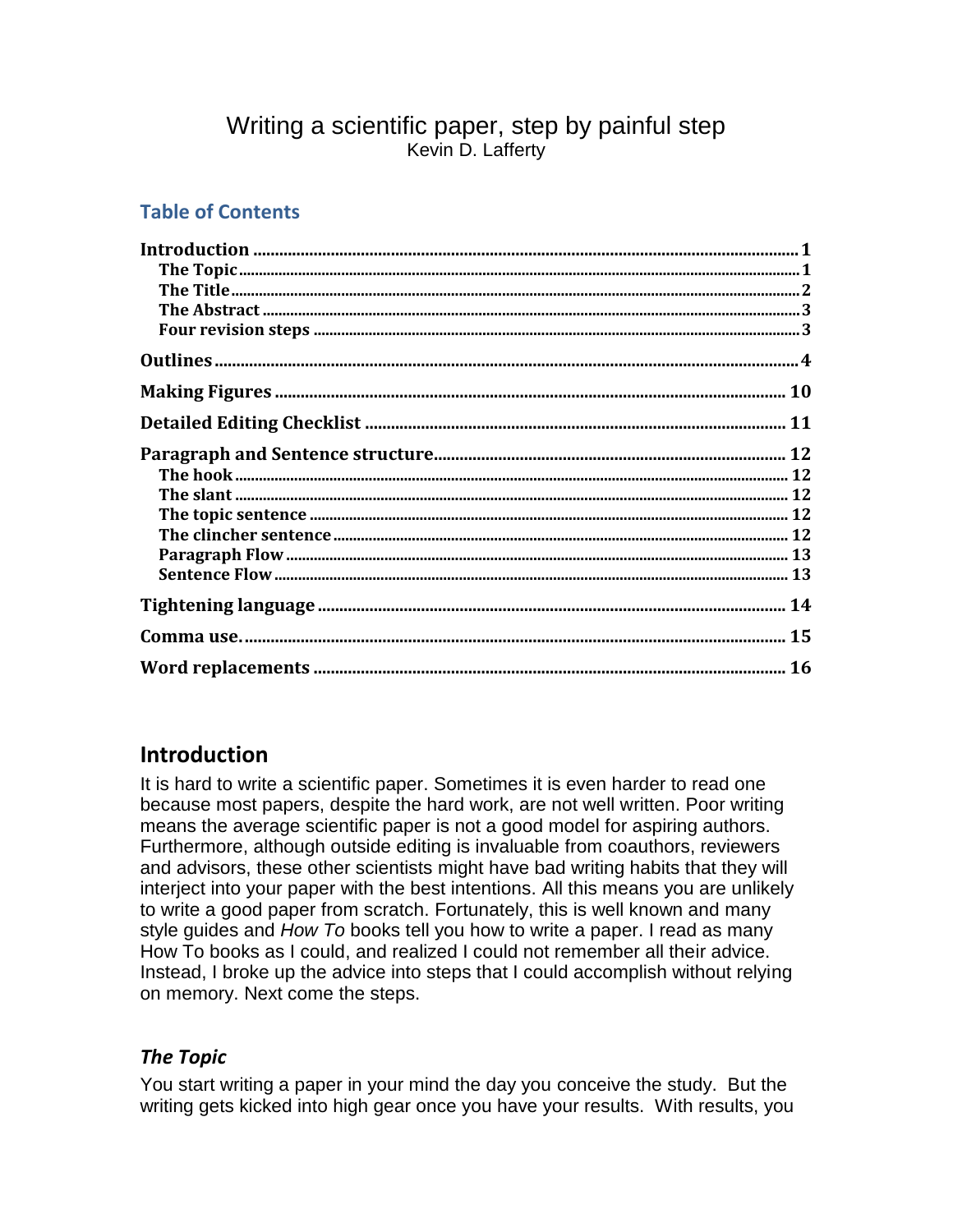can start to figure out what your paper is about. You might be surprised to learn that you don't really know. Often you worked hard and are trying to package it to "get it out", but the main message might escape you. So try this. First, list your pvalues. Then, for each p-value, define the prediction it tests. Group these predictions under hypotheses, or, less frequently, the assumptions behind your hypotheses.

Hypothesis 1 Prediction a, P-value a Prediction b, P-value b Hypothesis 2 Prediction c, P-value c. Assumption 1 Prediction d, P-value d.

Organizing your P-values as above will help you create an outline because the outline uses these tests in its structure. With your P-values organized, you can try to group the associated hypotheses under a single question, topic or problem. You might find you have too much for a single paper. This happens when you dump several statistical tests into a single paper without having an over-arching topic. To fit your tests into a topic, you might try cutting some tests, or breaking a paper into two. On the other hand, you should ask whether you have enough hypotheses and results for writing a paper. If the answer is no, you might not be ready to write that paper yet.

Once you have convincing findings that fit under a topic, it is a good time to draft your figures. Figures should be clear, simple, honest, and tell your story without needing to read a word. See the figure tutorial below.

To start writing, copy and paste my generic outline below and use it as a template (I start with the traditional scientific paper, but include example outlines for review papers too). Using an outline template does two things: it breaks the process up into small steps, and it keeps you from missing important elements or putting in unimportant ones. Then, work your way through the outline one step at a time.

#### *The Title*

Once you have flushed out the outline into a draft paper, write the title. A title should contain the study system and key findings without using jargon or hyperbole, or failed attempts to be clever. I, for instance, refuse to read a paper with the phrase "size matters" or which claims "frameworks" or "frontiers". For instance, write: *A small riverine catfish eats big worms*, instead of: *Size matters: Body size ratio dependent dietary preferences of aquatic foragers in lotic ecosystems*. The second sounds lofty and scientific, but obscures the topic with scientific jargon and vagueness, making it hard for the reader to know if it is interesting to them. The best titles simply explain the whole paper.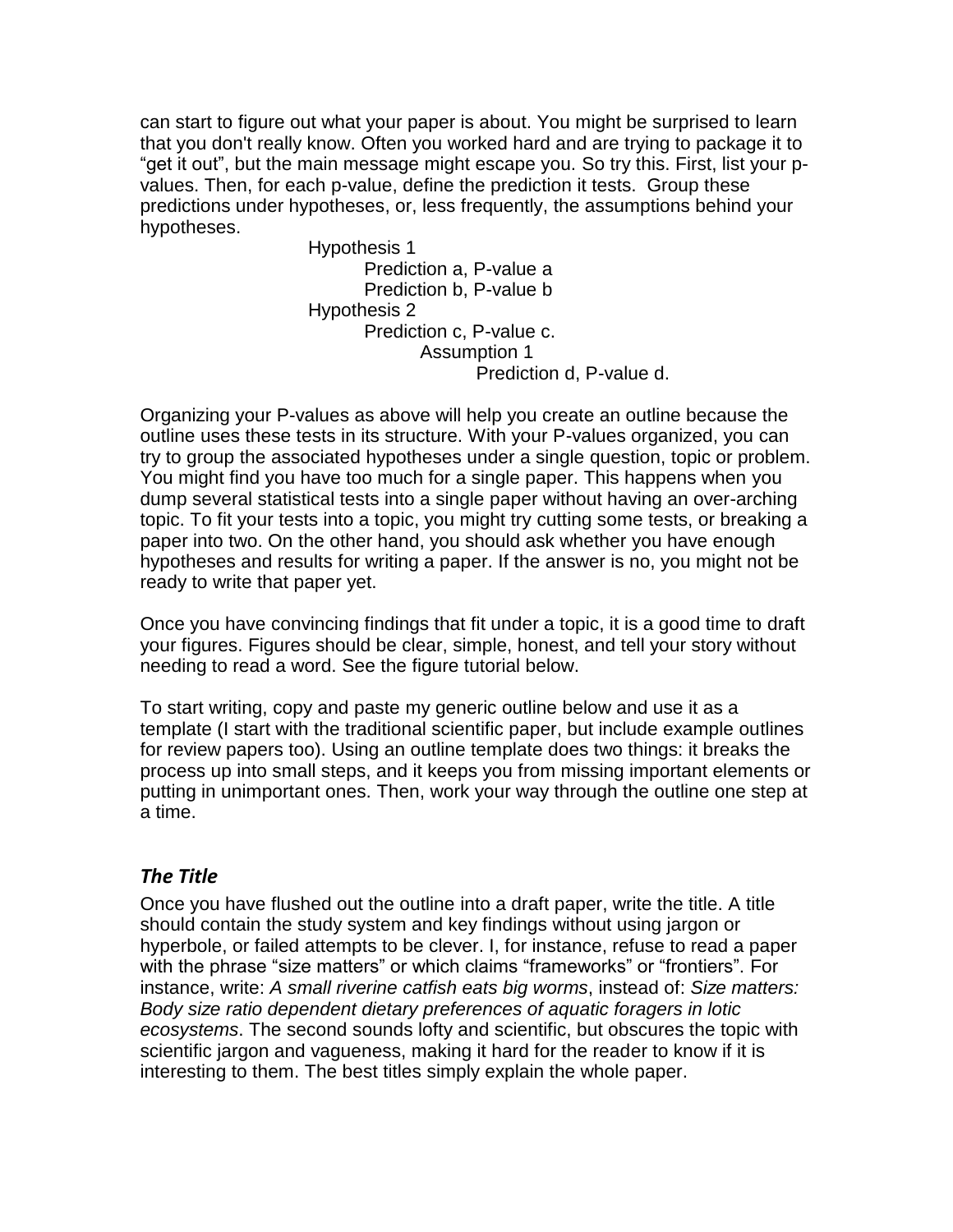#### *The Abstract*

After the title, draft the abstract. So often the abstract is an afterthought written the day you submit to the journal. But because more than a hundred people will read your abstract for every one that reads your paper, the abstract must be the paper's best paragraph the paper. Be sure polish it.

#### *Four revision steps*

Now you have a title, abstract and draft paper that probably sucks. To polish this turd takes more than checking for typos; there are four critical steps. (1) read and revise the paper until you believe it is complete and coherent. (2) confirm the paragraph and sentence structure/flow. (3) correct common wording mistakes. (4) proof it and send the draft out for comments. When you get those comments back, revise and return to step one. All these steps are detailed in the sections below, which you can use as a checklist and guidance as you write.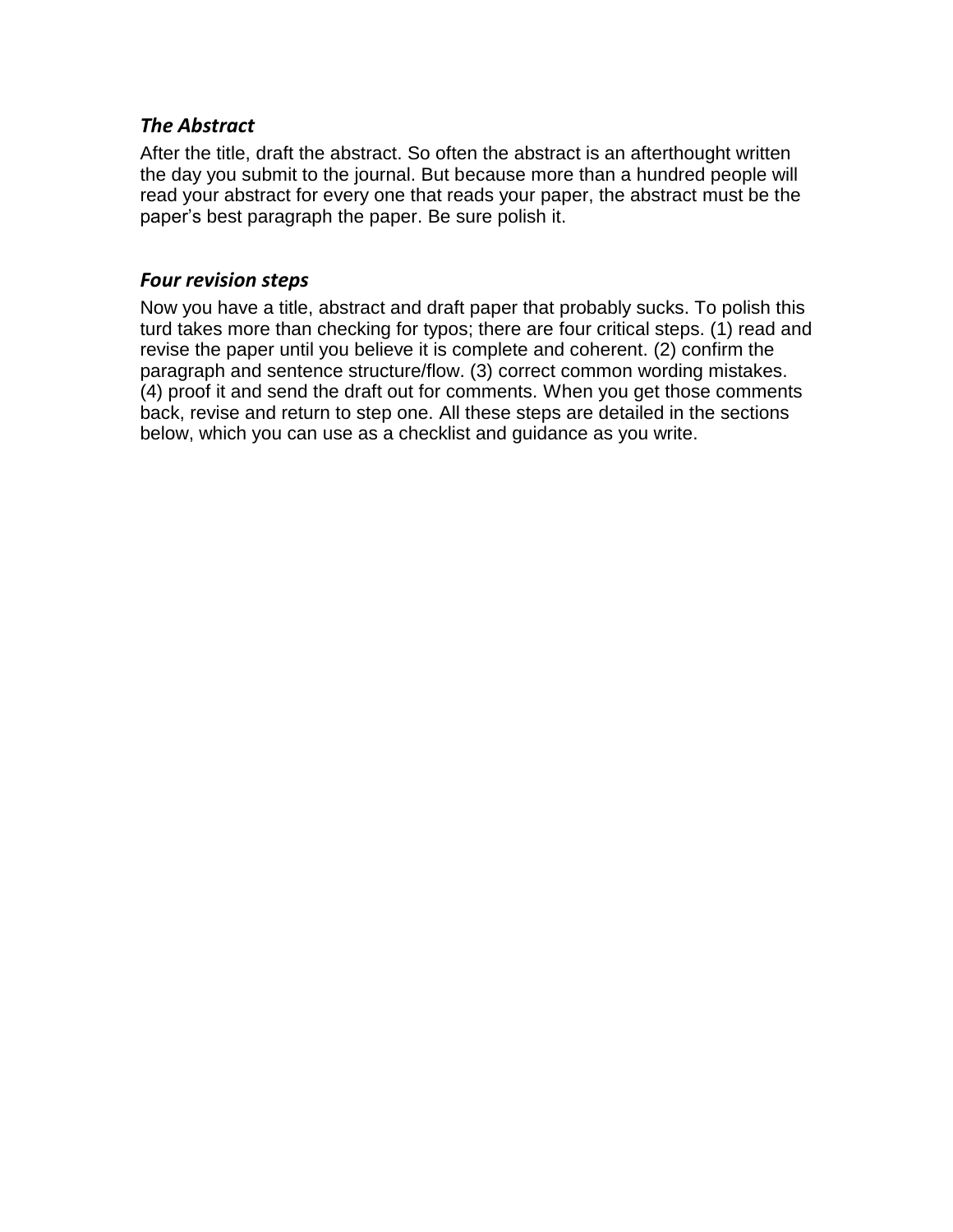## **Outlines**

Outline for a traditional empirical hypothesis-testing paper. Numbers represent paragraphs. Letters represent elements (often sentences) within a paragraph.

Title: the study system and key findings

Abstract: Problem, Hypotheses, System, Methods, Results, Importance.

Introduction (use present tense in reference to published work): Overall tell a story about a problem (a gap in knowledge) and how you aim to solve it.

- 1) Identify the subject, question or problem to be solved, making its importance obvious to the reader (without saying it is "important"). Often, the problem is an unexplained phenomenon that you are investigating. Note, this is not the place for a broad introduction to a topic (e.g., "Biodiversity is declining..", "Climate is changing.."). Instead, identify the specific problem you will solve. E.g., "Why is biodiversity declining in California estuaries?"
	- a. Hook (a literary device to grab attention, see below)
	- b. Slant the hook to introduce the problem that your results deal with (the unanswered question). This replaces your topic sentence.
	- c. To sell the problem's importance, indicate the motivation for the study, add some mystery, emphasize why it is important to solve the problem (without just saying it is "important").
	- d. Clincher sentence (see below).

2) Briefly review what has been done (This might take more than one paragraph.)

a. Topic sentence that links the problem to the literature on the problem.

- b. Build on past work and point out on knowledge gaps in that work. Use brief, concrete examples to illustrate concepts. Show scholarship to develop trust. Be generous with credit.
- c. Clincher sentence
- 2) Describe the biological system you are studying. This might take more than one paragraph, depending on the details.
	- a. Topic sentence introducing the biological system
	- b. Why the biological system is relevant for the question
	- c. Details about the location, habitat type, species, physical setting, etc.
	- d. Clincher sentence
- 3) State your hypotheses (potential solutions to the problem). These stem from your predictions below. You can have a new paragraph for each major hypothesis.
	- a. Topic sentence with the word "hypothesis" in it.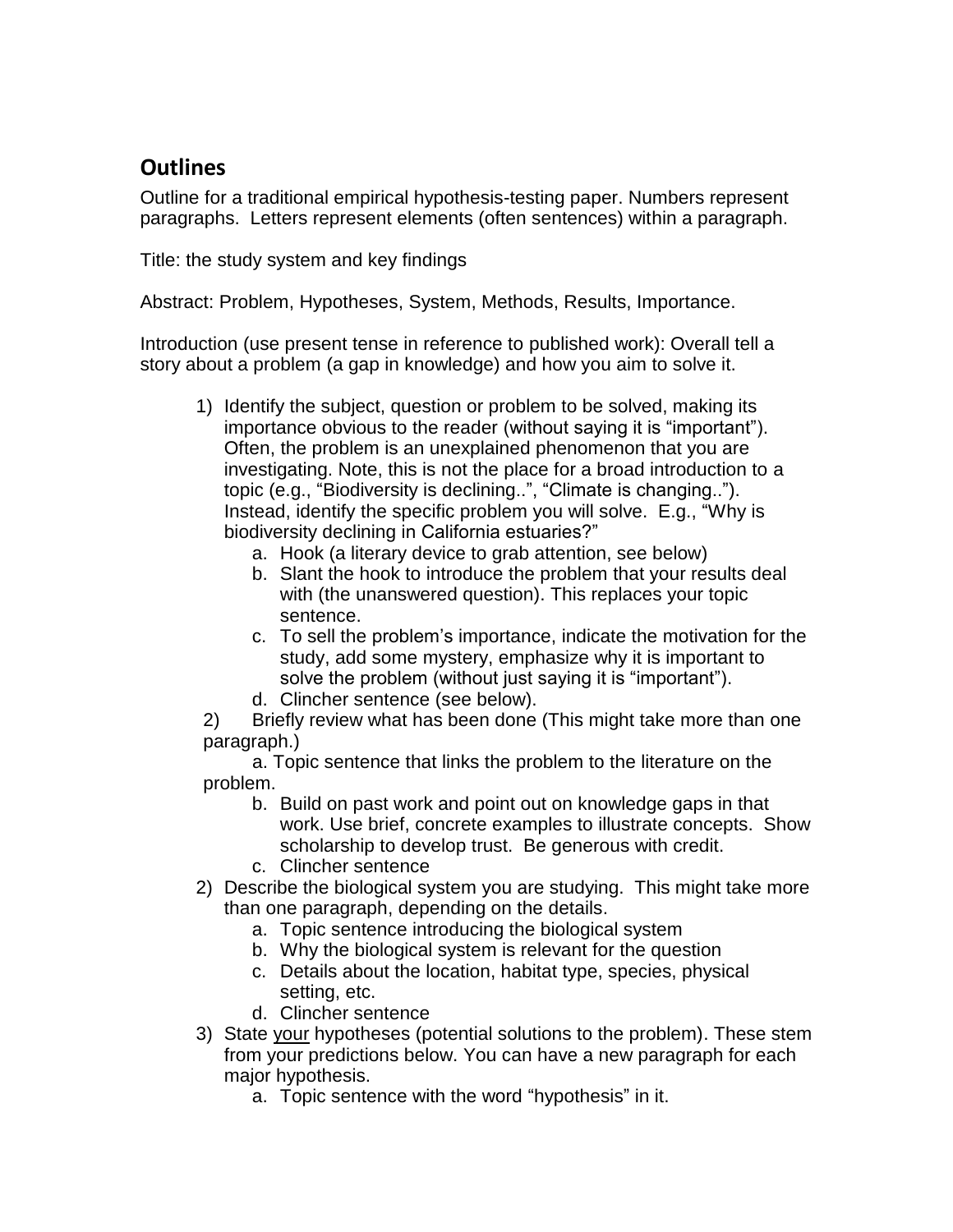- b. Each hypothesis is a potential explanation for an observation. Link them in a sentence. Hypotheses might need logical justification, and you might cite past work where these hypotheses were initially raised.
- c. Be sure to explore assumptions implicit in the hypotheses (like "all else being equal"
- d. Clincher sentence.
- 4) Give the predictions that stem from your hypotheses. Note that each P-value in your results belongs to a prediction (i.e., you can work backwards from your results). And that each prediction stems from a hypothesis. You can intersperse predictions and hypotheses, or list the hypotheses first, then the predictions.
	- a. Topic sentence
	- b. I.e., If hypothesis A, predictions a1, a2, a3. If hypothesis B, predictions b1, b2, etc.
	- c. Clincher sentence.
- 5) Introduce and justify your methods
	- a. Topic sentence
	- b. to test these predictions we used X, Y and Z because…)
	- c. Clincher sentence
- 6) briefly give your principal results
	- a. Topic sentence
	- b. The paper is not a mystery novel. Summarizing the results up front helps the reader evaluate the evidence for your claims.
	- c. Clincher sentence

Materials and Methods (use past tense)

- 1) In an introductory paragraph, start with a brief/general methods summary.
	- a. Topic sentence
	- b. To test our predictions a-c, we did X, Y and Z
	- c. Clincher sentence
- 2) Describe your lab set up or study sites
	- a. Topic sentence
	- b. A reader should be able to revisit your field site or duplicate your lab set up.
	- c. Clincher sentence.
- 3) For each section, X, Y, Z above, … (organize chronologically or in sections (use sub-headings). Omit details that can be cited (we surveyed sharks on transects following McCauley (2010).
	- a. Topic sentence
	- b. describe experimental or sampling design and exp. Subjects
	- c. describe experimental or sampling procedures
	- d. describe the measurements taken
	- e. indicate any shortcomings in the methods
	- f. justify why you used them anyways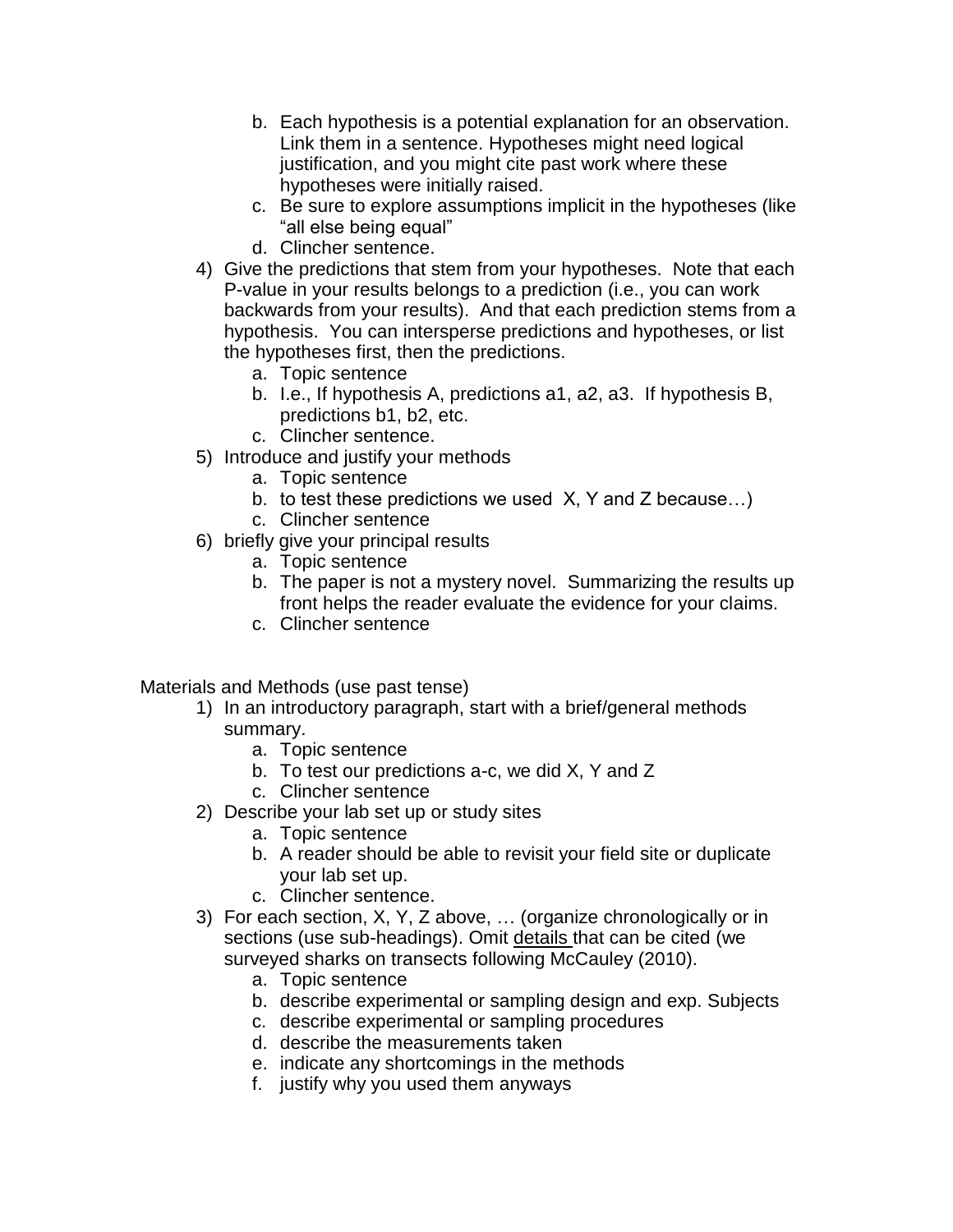- g. give methods (but don't cite ordinary statistical procedures) so that someone could repeat your statistical test. E.g., what are the different variables, transformations, covariates, variable assignments (random, ordinal..).
- h. provide enough detail for repeatability
- i. describe data that verifies methods
- j. indicate compliance with Animal Care and other regulations
- k. Clincher sentence

Results (use past tense)

- 1) Present by methods subheading or present order that tests hypothesis
	- a. Topic sentence
	- b. Refer briefly back to the relevant method, hypothesis and prediction.
	- c. Give mean values (controls first), p values or confidence intervals, variability (e.g., Standard Deviation) and sample size.
	- d. note negative results, but don't make them the emphasis.
	- e. Illustrate a story using simple figures.
	- f. Limited data are best put in text, rather than tables.
	- g. Be short and to the point.
	- h. Be sure to refer to tables and figures in order
	- i. Save sidelines and details for appendices.
	- j. How much data to show? Enough that someone could repeat your analysis.
	- k. Clincher sentence

Discussion (use present tense in reference to published work)

- 1) Give an introductory paragraph lets the Reader know you are in Discussion mode.
	- a. Topic Sentence
	- b. briefly summarize the results and how they support or do not support your hypotheses
	- c. Clincher sentence
- 2) For each "result" (i.e., P-value), write a paragraph that does the following.
	- a) Topic Sentence
	- b) identify the result to discuss and present the principles, relationships, generalizations and interpretations
	- c) point out the exceptions to general patterns
	- d) mention complications in interpretation
	- e) relate your results to the literature
	- f) discuss theoretical implications
	- g) clincher sentence
- 3) Give an indication that you are concluding
	- a) Topic sentence (but don't start with "In conclusion")
	- b) Rephrase the original problem/question.
	- c) How does answering the question help?
	- d) Are there next steps (if extensive, this is another paragraph)?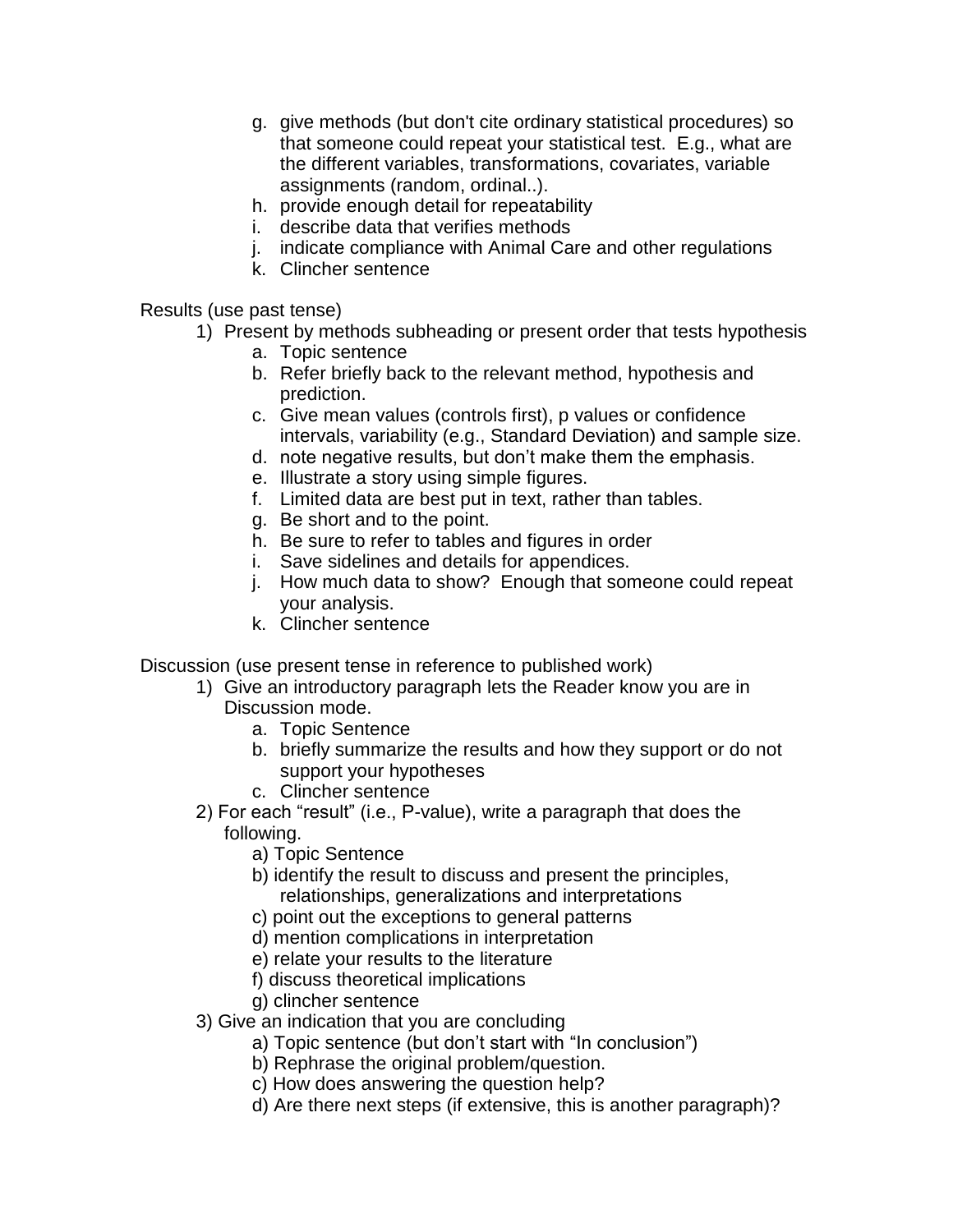e) Explain why the results are important (don't just say they are important) f) Clincher sentence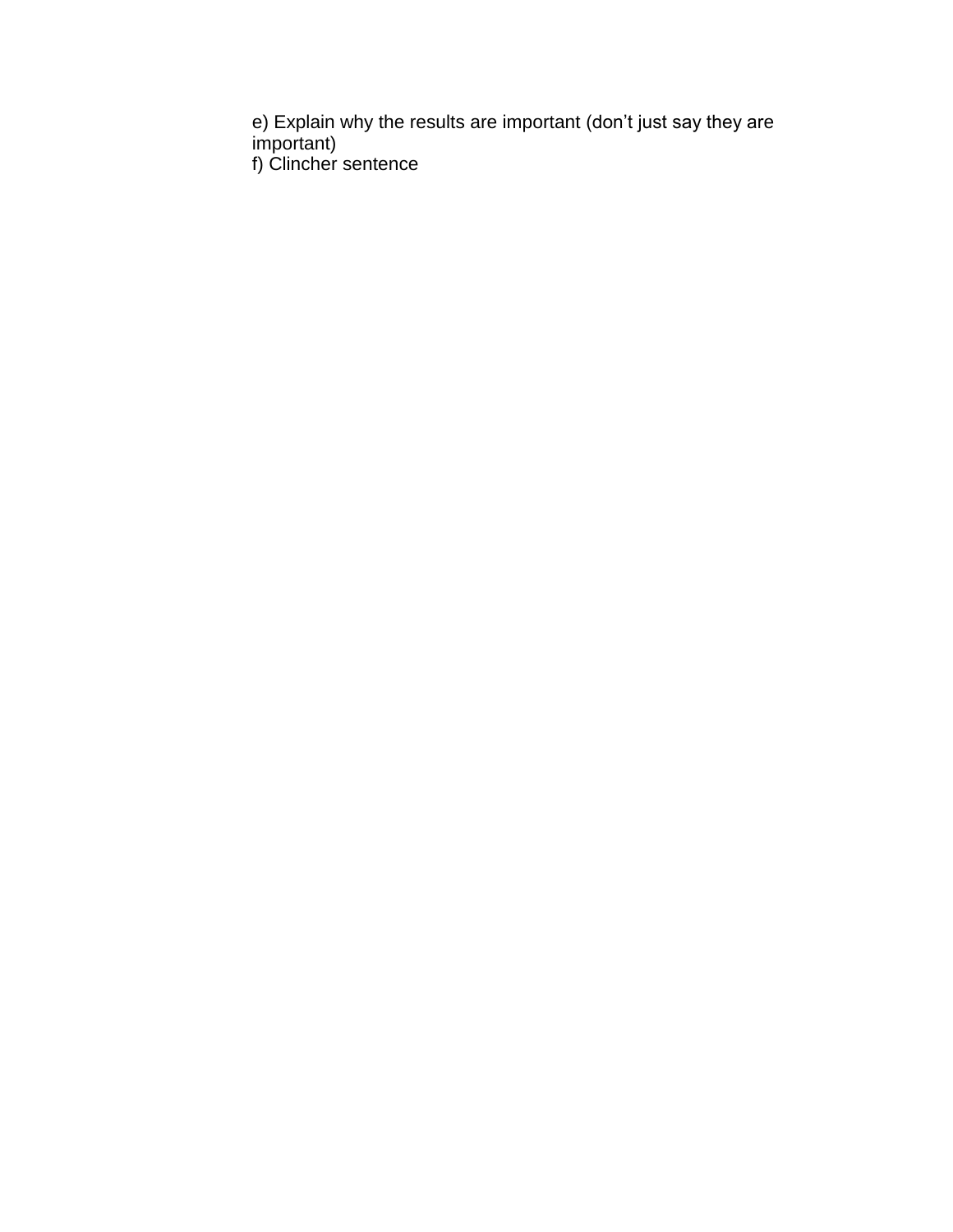Outline for a Review paper (or a talk):

Section structure: the reader expects a certain order.

1) Introductory paragraph

Hook/Orient the reader to the section Identify the focus/purpose Background (anything that needs defining or introducing) Outline the Scope (what are the topic boundaries) State your thesis/expectations List the evidence you will present for your thesis (the body paragraphs)

2) Body paragraphs (3 is the classic number) in linear order

Topic sentence to introduce a theme and how it relates to the thesis **Background** 

Supporting details

Counter arguments

Concluding sentence supporting the author's point

3) Conclusion paragraph

Return to the hook / Restate thesis

Summarize evidence for the thesis

Clincher sentence (a punch line) or new idea

Each section should indicate: what is the topic/question, what is the evidence, how do you support the evidence, why the results/conclusion is important/relevant.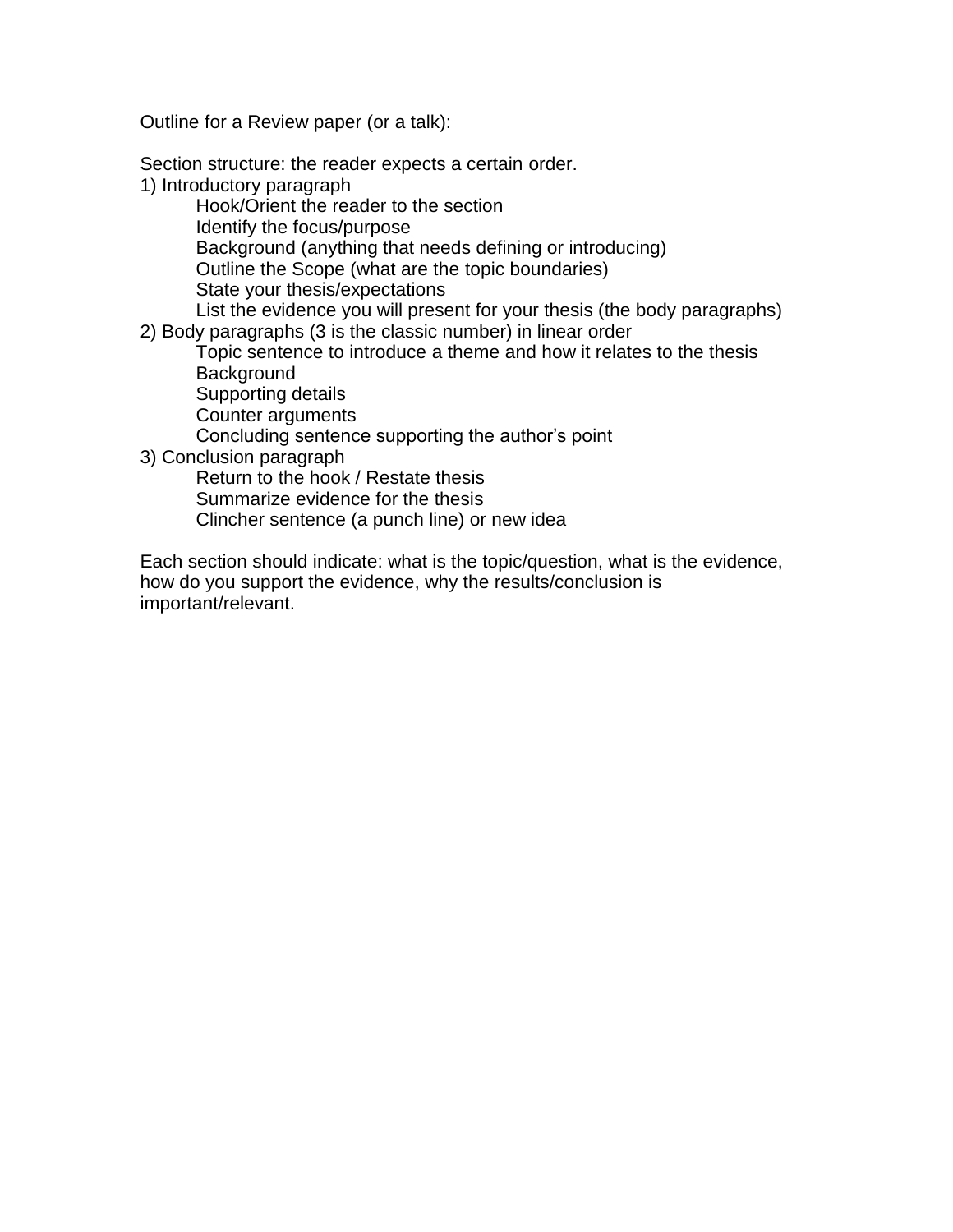Alternative structures:

Traditional Scientific paper (OCAR) Opening: Topic, System, context, background, problem to be addressed (Intro) Challenge: What will be answered? (Intro) Action: Methods and Results Resolution: What was learned (Discussion)

Message Box (communicating to the public) What is the problem? Why is it important? What are the solutions to the problem? What were the benefits to solving the problem?

Proposal 1 Action **Background** Development Climax Ending

Proposal 2 Lead Development **Resolution** 

Proposal 3 (the most effective for tired reviewers) Newspaper style / press release Lead (the intro and punchline) Development (the details) Repeat, with increasing detail. The reader should get the most important information first and the end of each paragraph concludes a complete document.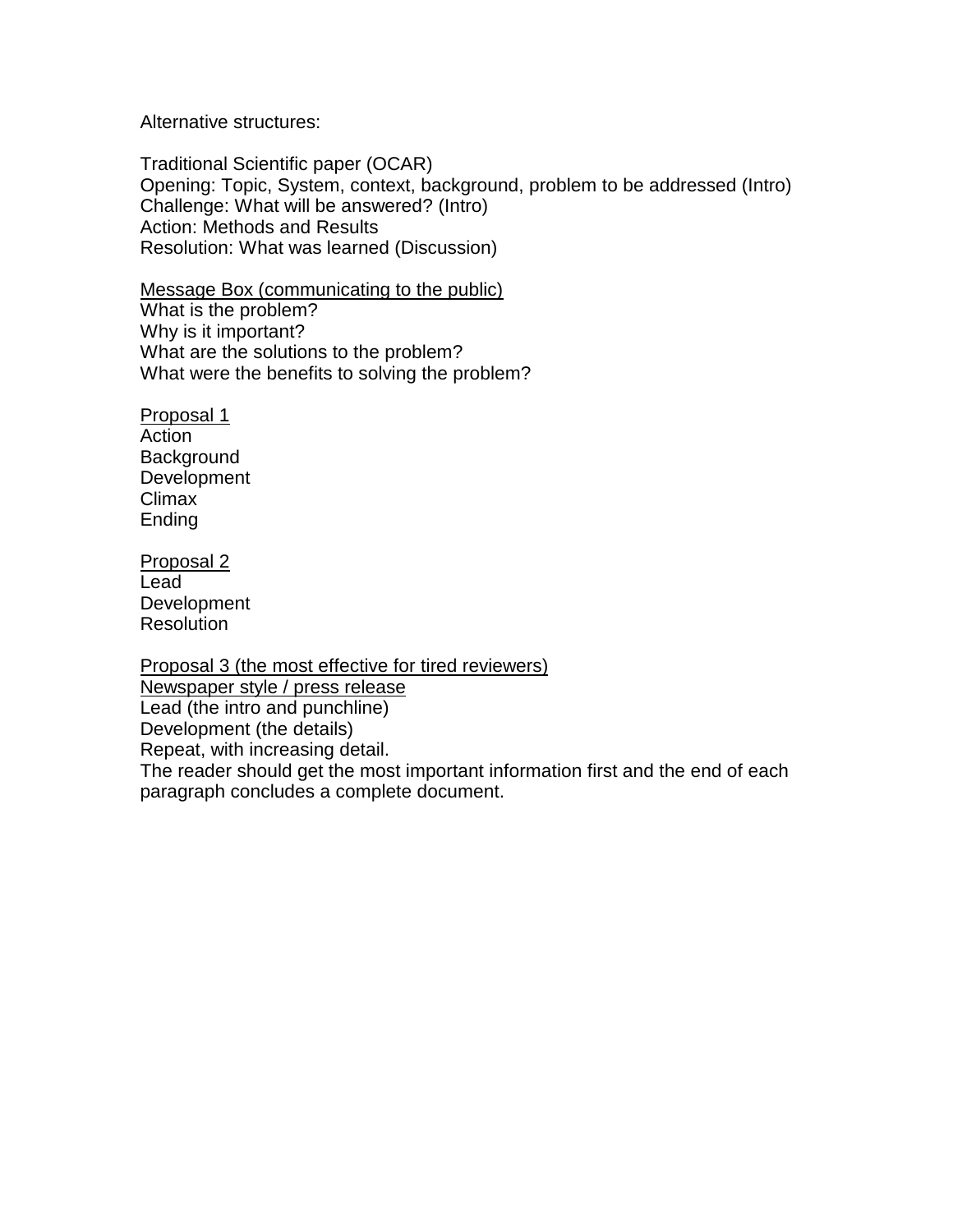## **Making Figures**

Figures communicate your findings. A reader wants to use your figures to get the main points without reading the text or even the figure legends or tables.

Before making figures, ask: What relationships or comparisons illustrate how the data fit the predictions from my hypotheses? E.g., if the hypothesis is that X and Y correlate, make a scatter plot. Illustrate these key relationships and comparisons, but only these. Avoid tangential figures in the main document. A reader will assume that a figure is a main point and you will lead them astray with irrelevant plots. Put ancillary figures in an appendix. However, it is OK to add figures that are not related to your predictions relate to your methods or study system. These can go in the Methods and often help tell your story.

When presenting, simplify figures to make simple points, but show the raw data where possible. E.g., choose a scatter plot or a quantile plot instead of a bar graph. Add regression lines to emphasize the point you are making about the relationship.

Show standard deviations when you want to emphasize variability. Show confidence limits (preferred) or standard errors when you want to make comparisons. Be careful that you are using the correct tails for confidence limits.

Don't be shy. Use large font, bold lines, and large symbol sizes

Illustrate figures with icons to make the relationship more concrete. I.e., if the figure compares a fish and a crab, add a fish icon and crab icon above the relevant points. But don't crowd the figure. Less is more.

Have helpful axis legends that tell the story "PC1" is not helpful, whereas "PC1 (fish body size)" is.

Use color sparingly, and remember that some people cannot distinguish green from red.

Don't just label panels or features with letters (A), (B); write out the comparison: e.g., "fished", "unfished".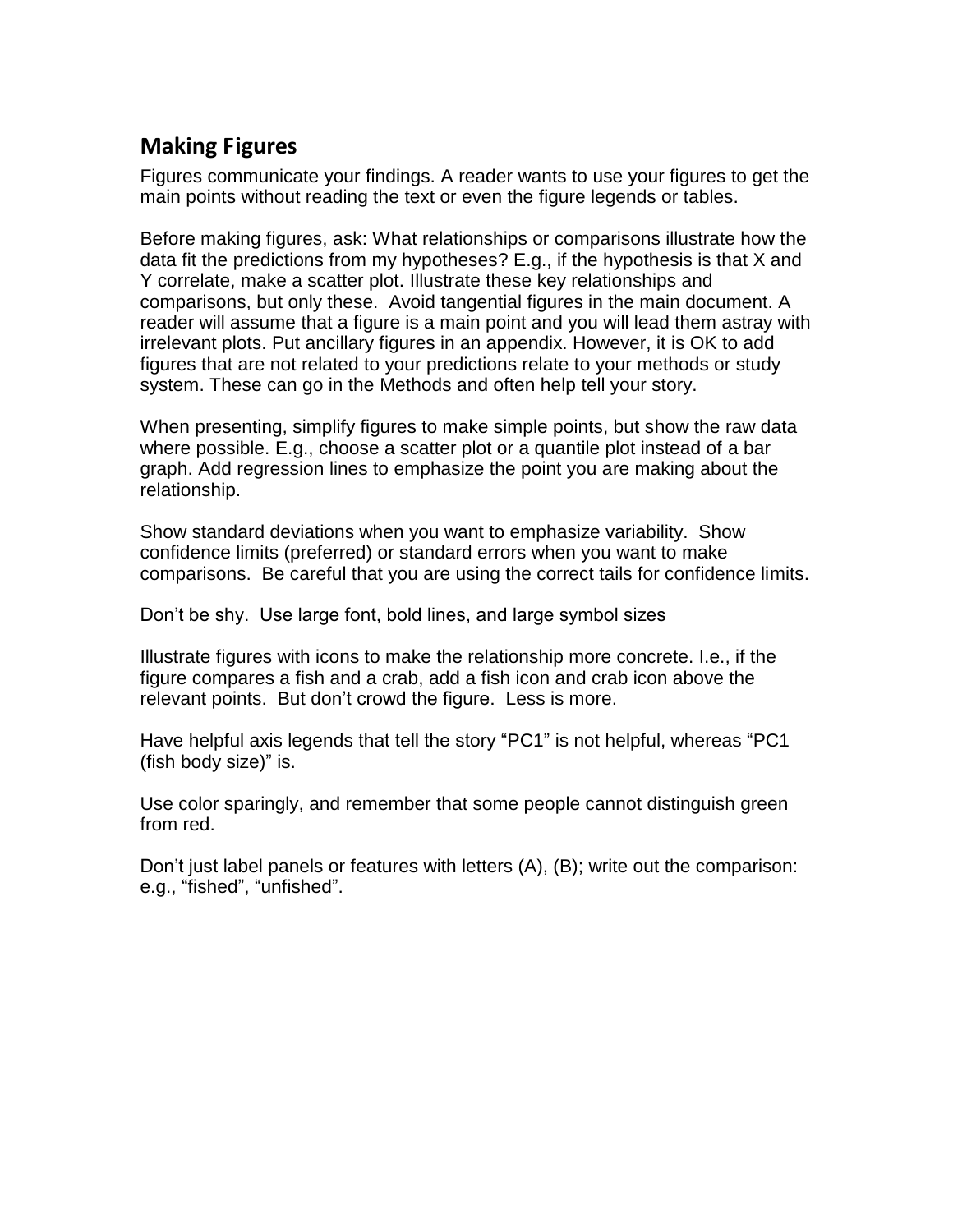# **Detailed Editing Checklist**

This is what takes time. Each step could take a full day's work. And expect to write several drafts. See writing tips, etc. below for explanations and instructions.

- 1) Read through once without editing. Ask what is the most important question and result and be sure that is obvious to the reader throughout the paper.
- 2) Correct the structure (see *Details on Structure*, below).
	- a) Is there an opening to each section?
	- b) Does each paragraph have a consistent theme? Otherwise breakup / rearrange
	- c) does each paragraph open with the topic?
	- d) does each paragraph end with the clincher/memorable point?
	- e) Do paragraphs flow into each other?
	- f) Do sentences flow into each other? Yes, you must inspect each sentence.
- 3) Tighten the language (see *Tightening language expounded* below)
	- a) replace jargon
	- b) minimize adverbs
	- c) Reduce "metadiscourse"
	- d) break up noun strings
	- e) Avoid "of"
	- f) Use active voice (but keep flow)
	- g) Use the first person
	- h) Avoid paragraph openers that lead off with "time" words, "listing"
	- i) Specify sentences with vague openers like "It" or "There"
	- j) For lists, try for three things rather than two or four.
	- k) Check comma use.
- 4) Proof
	- a) check citations match the reference list
	- b) check that figures have correct #s, and legends
	- c) spellcheck/grammar check
	- d) read over hard copy for errors
	- e) repeat until no errors are found
	- f) send out for comments (then revise and start again!)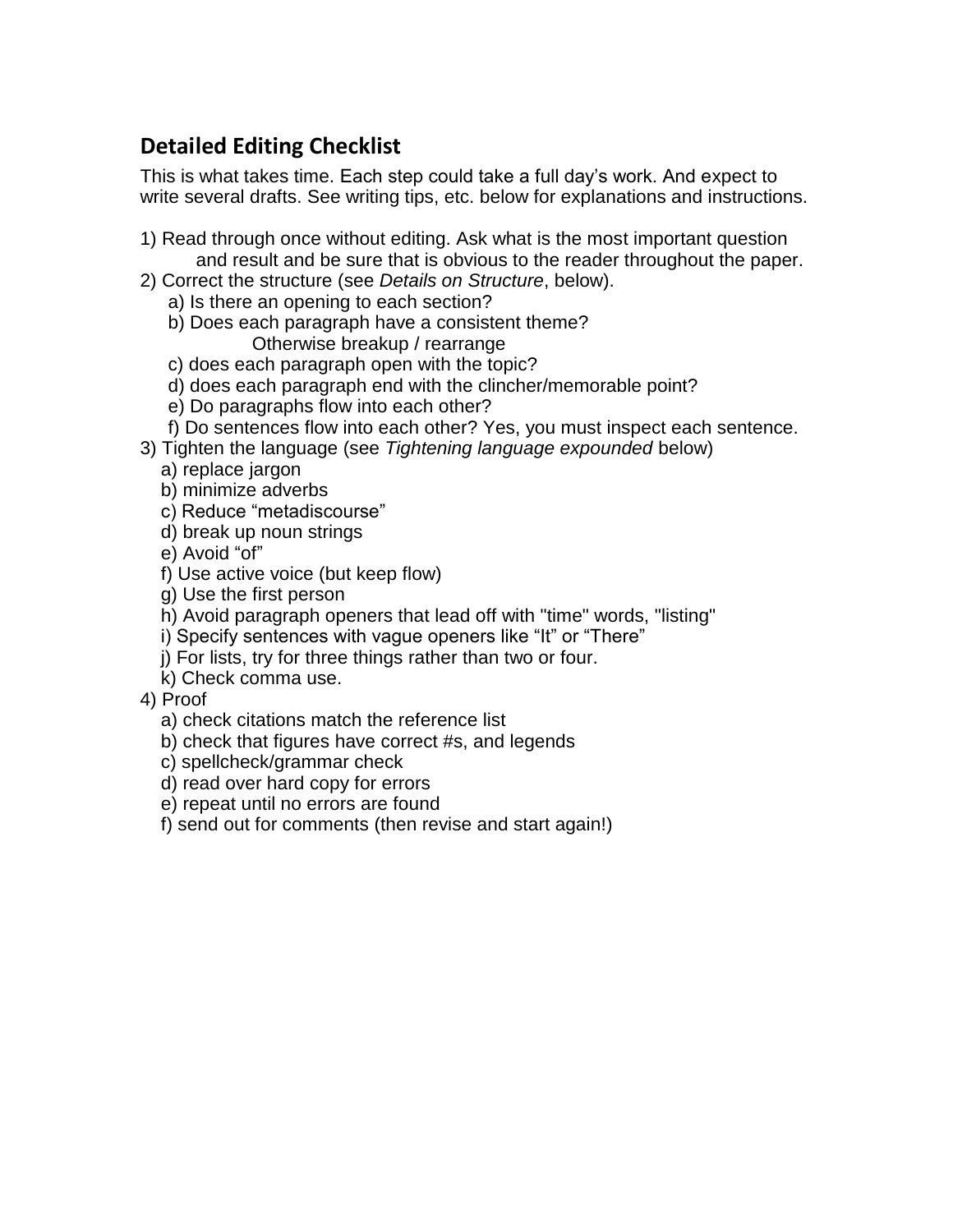### **Paragraph and Sentence structure**

### *The hook*

The hook (or the lead) is the first couple sentences (in a book, it might be an entire paragraph) and engages and motivates the reader to read further. Common hooks are: questions (Why do fish have scales?), quotes ("Marry well", advised Darwin), statistics (The average killifish has 2000 parasites coating its brain), bold statements (Parasitism is the most popular lifestyle on earth), "poetic" statements (A Parasite's parasites are parasites), evocative imagery (The male angler fish spends its adult life as testicular cells attached to its permanent mate), dramatic action (A cercaria sticks to frog skin with its sucker, then secretes enzymes to force its way into the flesh), a mysterious setting (It was a dark, stormy night). The hook is so hard to do right, it might be the last thing you write. And it might seem strange to write it, but it will help the reader engage early. Most scientific papers don't have hooks. Instead, most openings read "blah, blah, blah".

### *The slant*

A slant connects the hook to your topic like a bridge from the attention getting hook to the topic. Or, more appropriately, the slant is the line that connects the hook to your fishing pole. Without the line, you can't reel in the fish that bites. Let's say your topic is that parasites manipulate their prey host to increase transmission to the predator host. If you use the hook above: *The average killifish has 2000 parasites coating its brain*. Then a slant would be, , *but those parasites can only reproduce if a bird eats that killifish*. With that slant as a bridge, you can connect to the first topic sentence of the paper.

### *The topic sentence*

You learned about topic sentences in third grade. But it is easy to forget when you are writing. Be sure to have a place holder for it when outlining your paper to remind you to write it. Ideally, you will start by writing the topic sentences for each paragraph. Doing so will help you re-order paragraphs into a logical flow, just by re-ordering the topic sentences. The topic sentence must be the umbrella under which the other sentences in the paragraph fall. If that does not happen, you either need to broaden the topic sentence, or split the paragraph up. Better to have two paragraphs on two related topics than one paragraph on two unrelated topics. In addition to naming the paragraph's topic, the paragraph, the topic sentence should flow from the previous paragraph.

### *The clincher sentence*

The final sentence of a paragraph needs to seal the deal with the reader the way a joke needs a punchline. Magazine writers are good at clincher sentences. Scientists are not. Scientists seem to want to get to the next paragraph before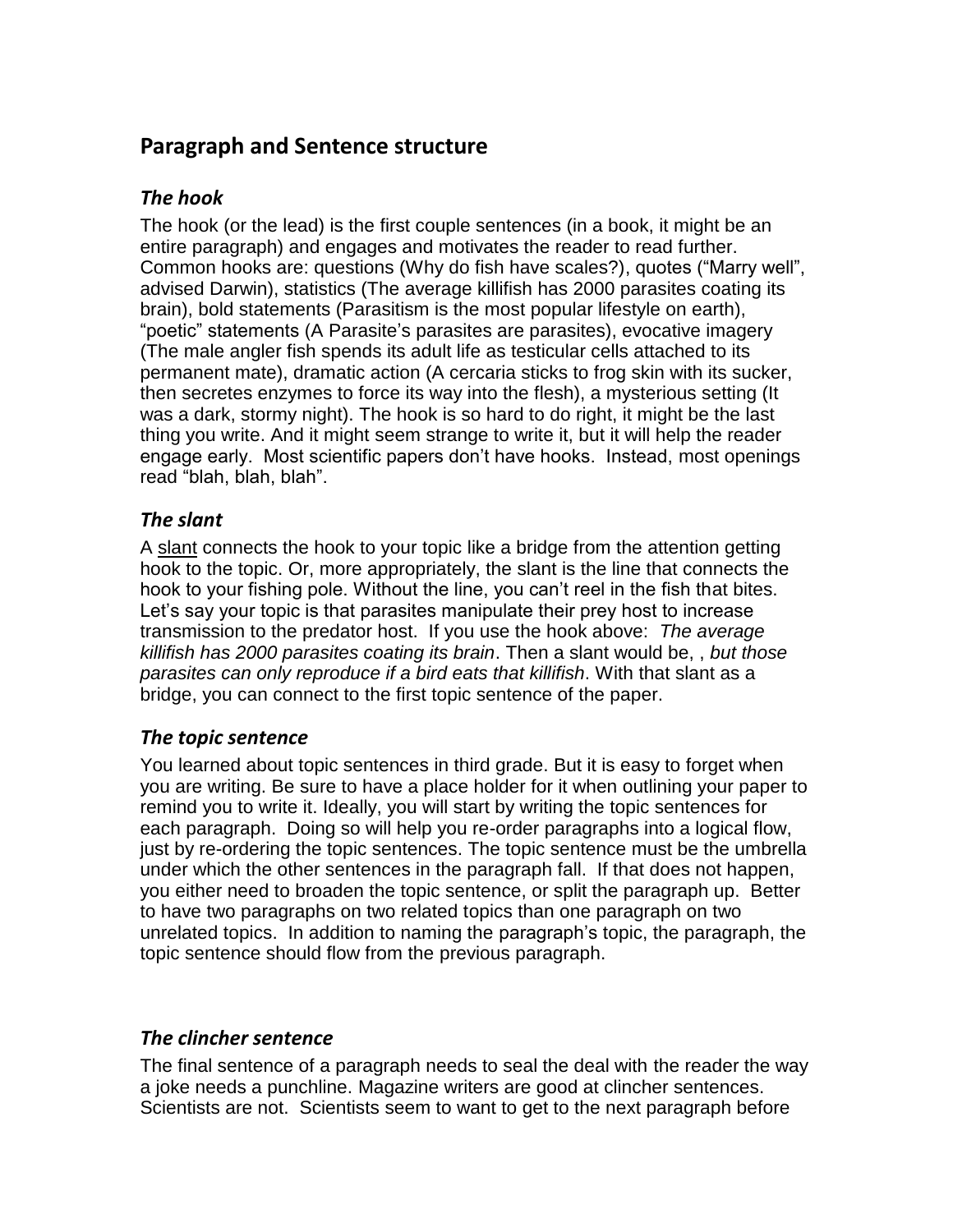leaving a tombstone for the old one. Therefore, keeping a placeholder for the clincher in your outline can help remind you. Like a tombstone, the clincher sentence should clear, strong and summarize the paragraph's key point in a memorable way.

#### *Paragraph Flow*

Flow is how you connect two different thoughts. Each paragraph has a different topic sentence, but that sentence should relate somehow to the clincher sentence in the previous paragraph. Either the clincher sentence can help foreshadow the next paragraph, or the topic sentence can spring from the previous paragraph. Flow among paragraphs takes precedence over where you put your topic sentence. If your topic sentence can't be connected to the previous paragraph, you might need a flow sentence to start out the paragraph.

#### *Sentence Flow*

Each sentence should open with a topic (what the sentence is about) and end with a stress (what you learned about the topic). For instance, in the sentence, *The motion that caught my eye turned out to be a small bird*, the motion is the topic and the bird is the stress. The topic goes first because the reader should not have to read to the end to find out whether the sentence is about a motion or a sound. Even more important is that the topic should be based on the stress of the first sentence (even using the same words). For instance, here are three sentences that link: Topic-stress. Topic-stress. Topic-stress. *Something passed by in a blurr. The motion that caught my eye turned out to be a small bird. The bird was red.* The sentence should end with a stress. The stress is both new information and what you want to emphasize. In these two sentences, the first stresses summer, whereas the second stresses salmon. Bears eat salmon in the summer. In the summer, bears eat salmon.

Connecting one sentence to the next establishes flow. One exception is if a paragraph lists somewhat independent elements. If this is the case, use numbers or letters, or other devices to let the reader know the paragraph contains a list. For example, these three sentences lack flow: Pandas are from China. I just got back from China. I saw a panda there in the zoo. Better flow would be: I just got back from China. China has many strange animals like pandas. The Panda I saw in China was in a zoo.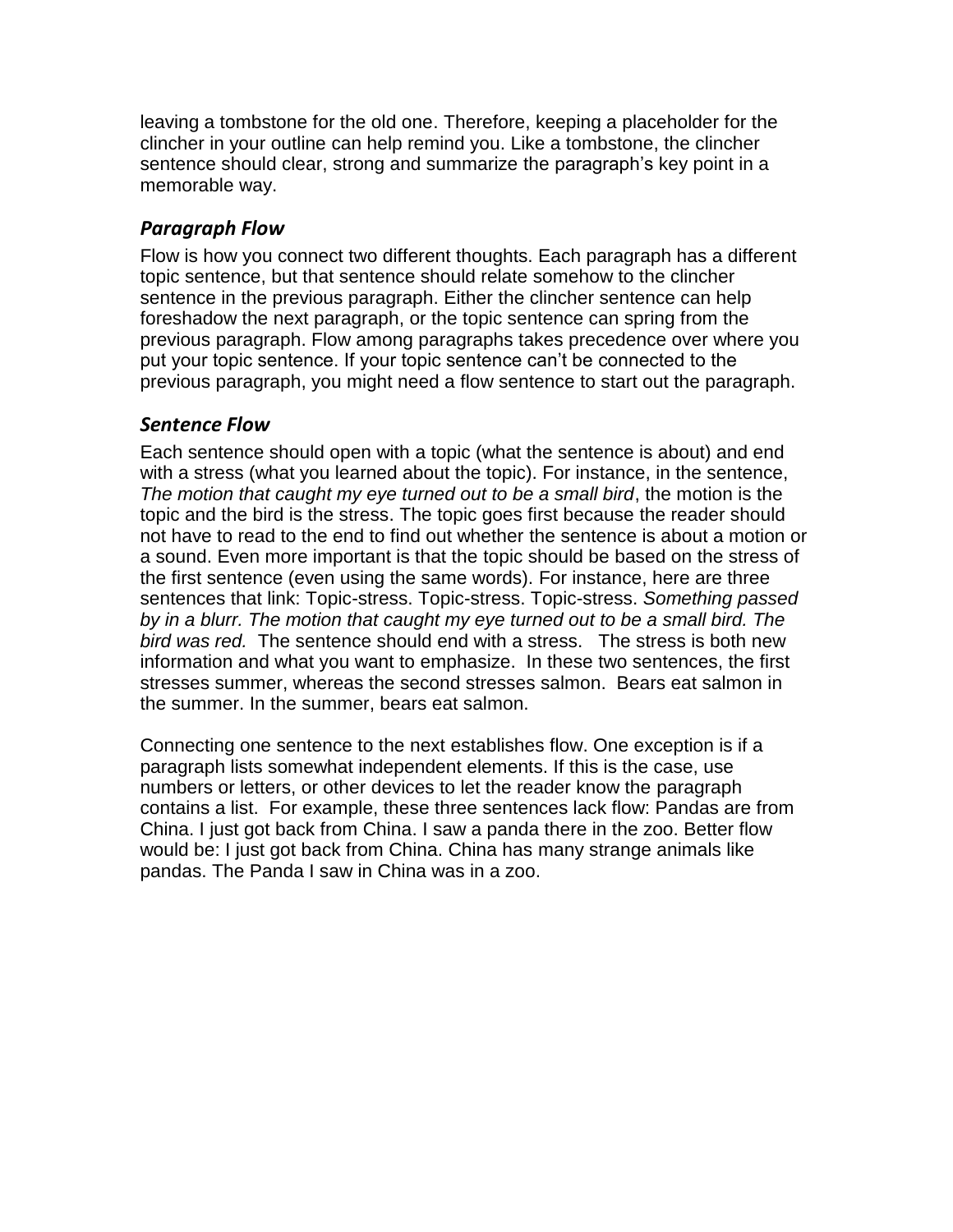## **Tightening language**

If you are like me, you write like a scientist: long winded, tedious, vague, and filled with jargon. It can be overwhelming to fix this as you read through a document. For me, good writing is far easier done in steps.

- a) replace common jargon with simpler alternatives. Search jargon and delete or replace it. See many *Word replacements* below.
- b) minimize adverbs (ly): they make you sound pleading, whiny, and melodramatic. Delete an adverb if the meaning does not change when the adverb is removed, or, if possible, replace with specifics. E.g., replace "highly relevant" with "relevant". Find adverbs by searching "ly " However, adverbs are often useful in sentence structure when used in introductory clauses.
- c) Reduce "metadiscourse": E.g., "we found X happened" vs "X happened". We found that, We argue that, Our initial hypothesis was that, These data might indicate, To conclude, In conclusion (search these phrases and replace them).
- d) Break up noun strings like "the 5m nylon mesh blocking seine" (here is where using "of" can be helpful)
- e) "Of" often indicates a sentence that can be simplified (change "X of Y" to "Y X"), but avoid building long noun strings.
- f) Use active voice (but keep flow) We measured fish vs Fish were measured.
- g) use the first person We measured fish vs Fish were measured.
- h) Avoid paragraph openers that lead off with "time" words ("first," "next," "after," "then") or "listing" words ("also," "another," "in addition"). Although they don't always signal trouble, these paragraph openers often indicate that an essay's thesis and structure need work.
- i) For lists within a sentence "I like ice cream, pickles and horse radish", try for three elements. Three has a stronger rhythm than four. Use two elements if they contrast.
- j) write out numbers less than 11.
- k) Check comma use (see Comma Use) below.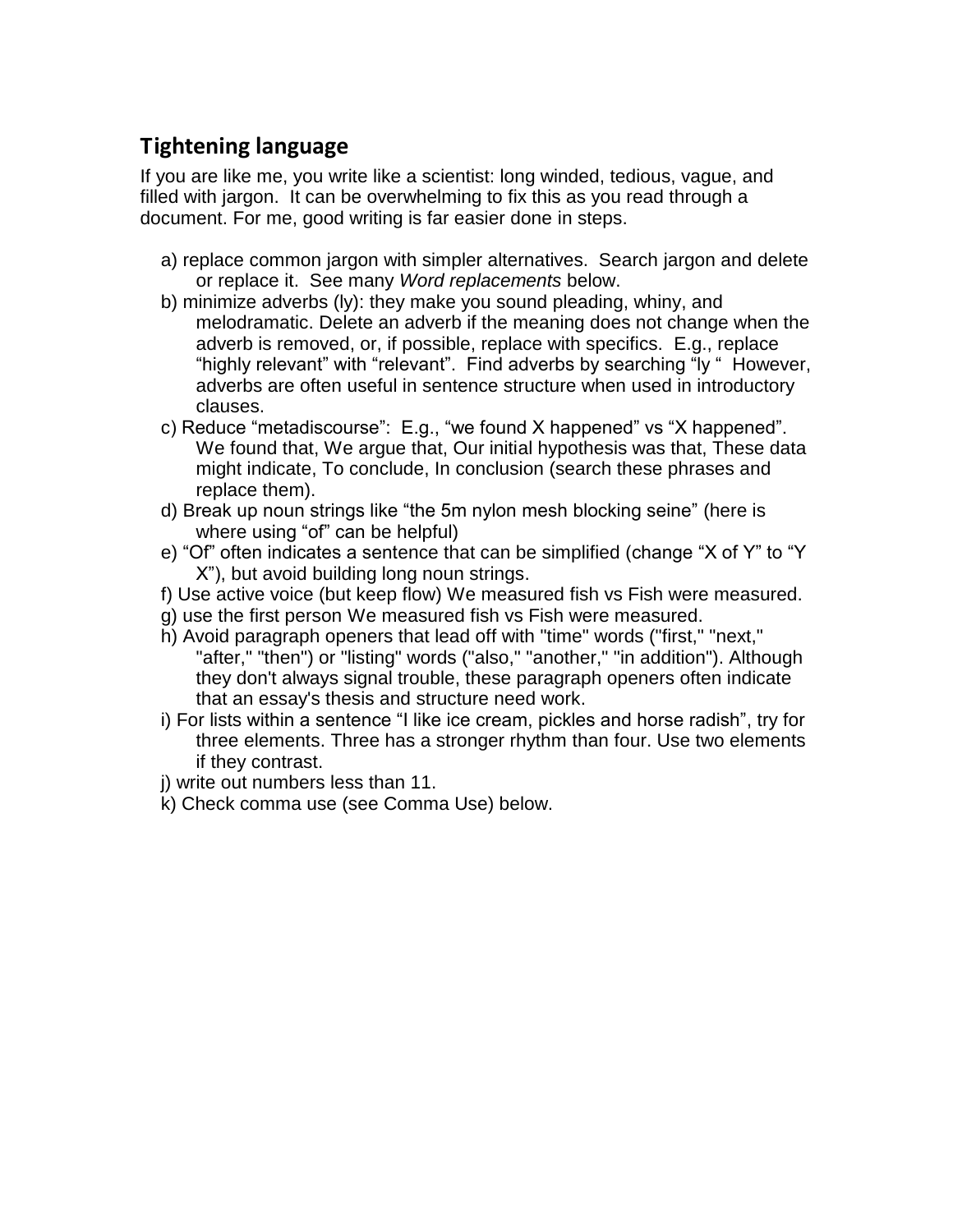### **Comma use.**

You might want to review online guides for comma usage. Here are some basics to be familiar with.

Set off dependent clauses with commas if they lack a conjunction.

Use a comma to set off independent clauses joined by a conjunction. After we washed the dog, we cleaned up the mess that he made. We washed the dog, and then we cleaned up the mess that he made.

Don't use a comma if the dependent clause is joined by a conjunction We washed the dog and then cleaned up his mess

Optional commas:

before and/or in a list. We did A, B and C.

If a dependent clause has only one word. E.g., starting a sentence as *Here X Y Z.., or However X Y Z..* does not need a comma (choose depending on if you want the reader to pause), but *For example, X Y Z..* does need a comma.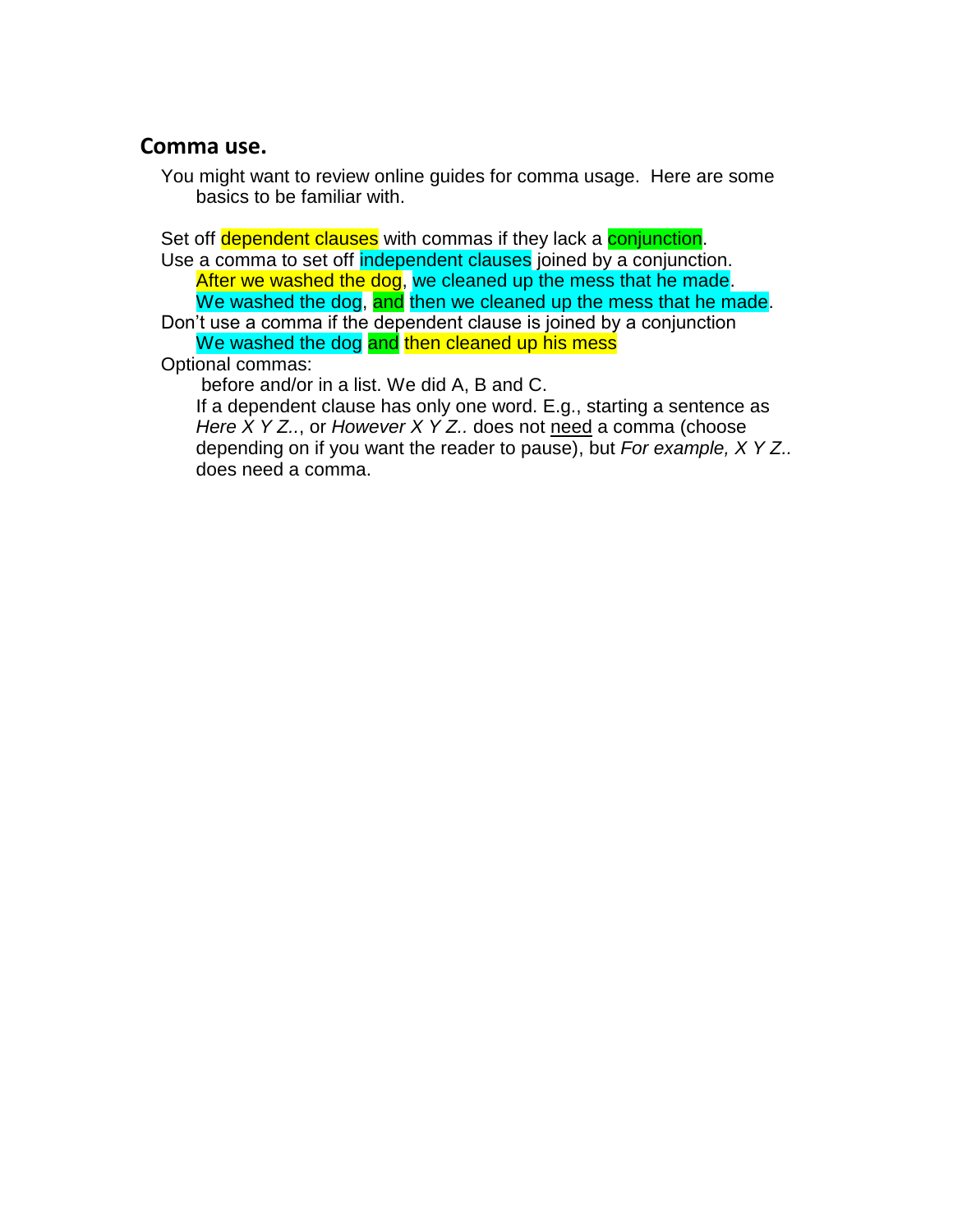# **Word replacements**

Common jargon in scientific papers, and suggested replacements, taken from various style guides. Use a Word Macro to find these in a document.

| Potential Jargon          | Potential replacement                  |
|---------------------------|----------------------------------------|
| as to                     | about(blank)                           |
| came                      | (weak verb)                            |
| criteria                  | (plural of criterion)                  |
| issues                    | (concerns)                             |
| оf                        | (of signals a weak sentence)           |
| serve                     | (weak verb)                            |
| very                      | (reduce)                               |
| very necessary            | necessary                              |
| very unique               | unique                                 |
| a considerable amount of  | much                                   |
| a considerable number of  | many                                   |
| a majority of             | most                                   |
| a number of               | many                                   |
| a small number of         | few                                    |
| access                    | (acc ess should be a noun, not a verb) |
| accounted for by the fact | because                                |
| actually                  | (blank)                                |
| additionally              | also                                   |
| adjacent to               | near                                   |
| admonish                  | warn                                   |
| afford an opportunity     | let                                    |
| afterwards                | afterward                              |
| all of the                | all                                    |
| along the lines of        | like                                   |
| an example of this is     | for example                            |
| analysis                  | USE analyze INSTEAD?                   |
| and/or                    | A or B or both                         |
| apparent                  | clear                                  |
| approach                  | USE as VERB?                           |
| approximately             | about                                  |
| are of the same opinion   | agree                                  |
| as a consequence of       | because                                |
| as a matter of fact       | in fact(blank)                         |
| as a means of             | to                                     |
| as already stated         | <b>BLANK</b>                           |
| as is the case            | as happens                             |
| as of this date           | today                                  |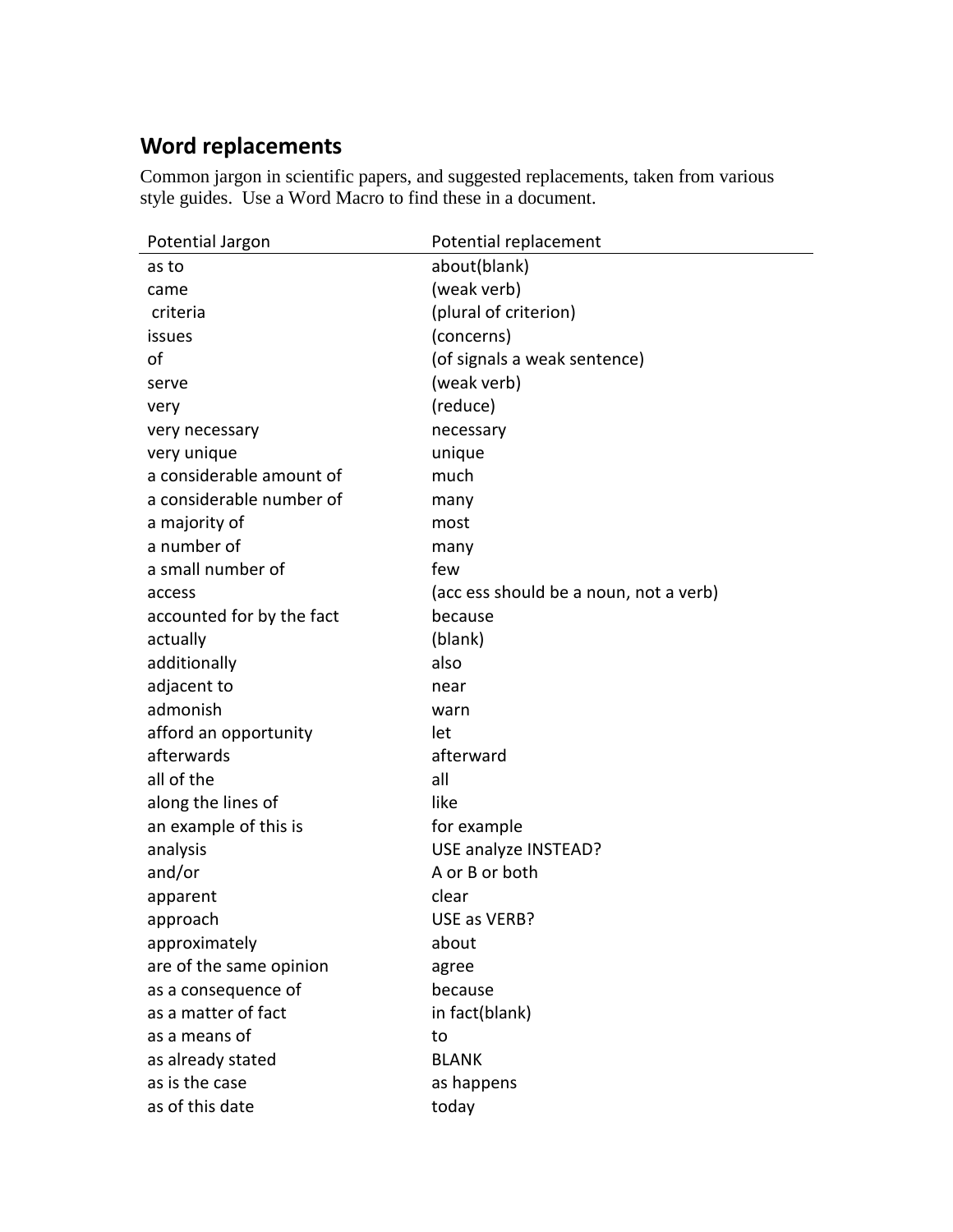| as to whether                      | whether                                          |
|------------------------------------|--------------------------------------------------|
| ascertain                          | find out                                         |
| assure                             | (ass ure: guarantee, en sure: making certain     |
| at a rapid rate                    | rapidly                                          |
| at an earlier date                 | previously                                       |
| at an early date                   | soon                                             |
| at some future time                | later                                            |
| at the conclusion of               | after                                            |
| at the present time                | now                                              |
| at this point in time              | now                                              |
| attempt                            | try                                              |
| back to the drawing board          | (Cliché)                                         |
| based on the fact that             | because                                          |
| be advised that                    | <b>BLANK</b>                                     |
| beat a dead horse                  | (Cliché)                                         |
| beside                             | (be side: next to, be sides: in ad dition to)    |
| besides                            | (be side: next to, be sides: in ad dition to)    |
| blessing in disquise               | (Cliché)                                         |
| boggles the mind                   | (Cliché)                                         |
| bone of contention                 | (Cliché)                                         |
| both of the                        | both                                             |
| bring to a conclusion              | (END, CONCLUDE)                                  |
| by means of                        | by(with)                                         |
| can of worms                       | (Cliché)                                         |
| can't see the forest for the trees | (Cliché)                                         |
| capability                         | ability                                          |
| causal factor                      | cause                                            |
| come to a head                     | (Cliché)                                         |
| compare                            | ("contrast" if noting differences between items) |
| completely                         | (blank)                                          |
| completely full                    | full                                             |
| compliment                         | complement (unless expression of praise)         |
| component                          | part                                             |
| consensus of opinion               | consensus                                        |
| considerable amount of             | much                                             |
| consume                            | eat                                              |
| contiguous                         | touching                                         |
| control group                      | control                                          |
| cutting edge                       | (Cliché)                                         |
| deem                               | think                                            |
| definitely proved                  | proved                                           |
| demonstrate                        | show                                             |
| despite the fact that              | although                                         |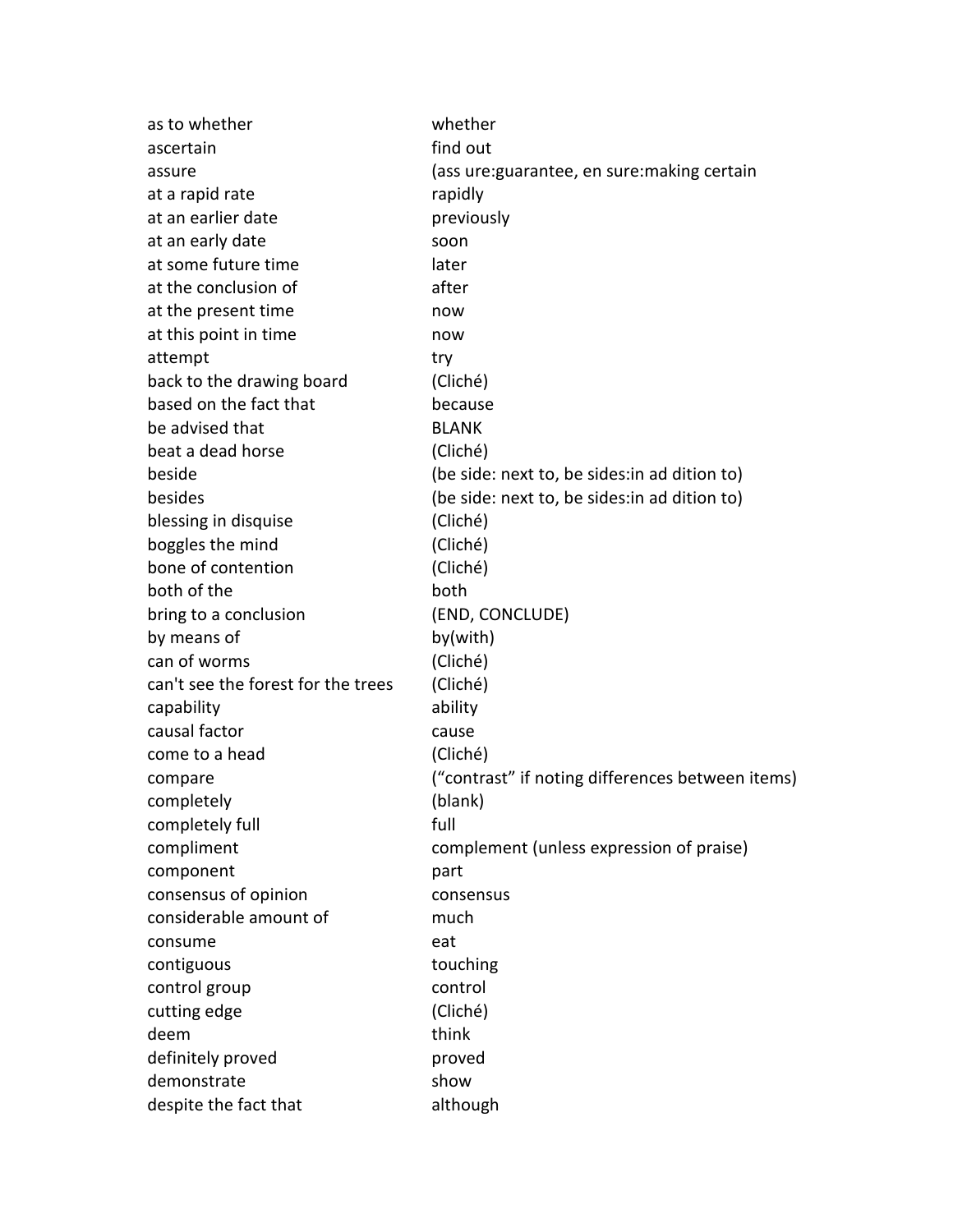development USE develop INSTEAD? did not have lacked different than  $(use different from unless followed by a clause)$ disease process and disease disease draw a blank (Cliché) due to the fact that because duration and the length of time during the course of during during the time that while each and every (Cliché) easier said than done (Cliché) echelons levels elucidate explain employ use use empowerment (Cliché) enclosed herewith enclosed encounter meet end result result endeaver try ensure (as sure:guarantee, en sure:making certain entirely eliminate eliminate epidemic (epizootic if used with non-humans) equivalent equal etiology cause eventuate happen evidenced showed exhibit a tendency to tend fabricate make facilitate (EASE, HELP) fatal outcome death feel believe (unless touch, then f eel) few and far between (Cliché) finalize end first of all **first** firstly first food for thought (Cliché) for a period of for for for the purpose of for for the reason that since(because) forgo (for go: to do without, fore go: go before) forseeable future (Cliché) fraction (fraction is often not informative) from the point of view of for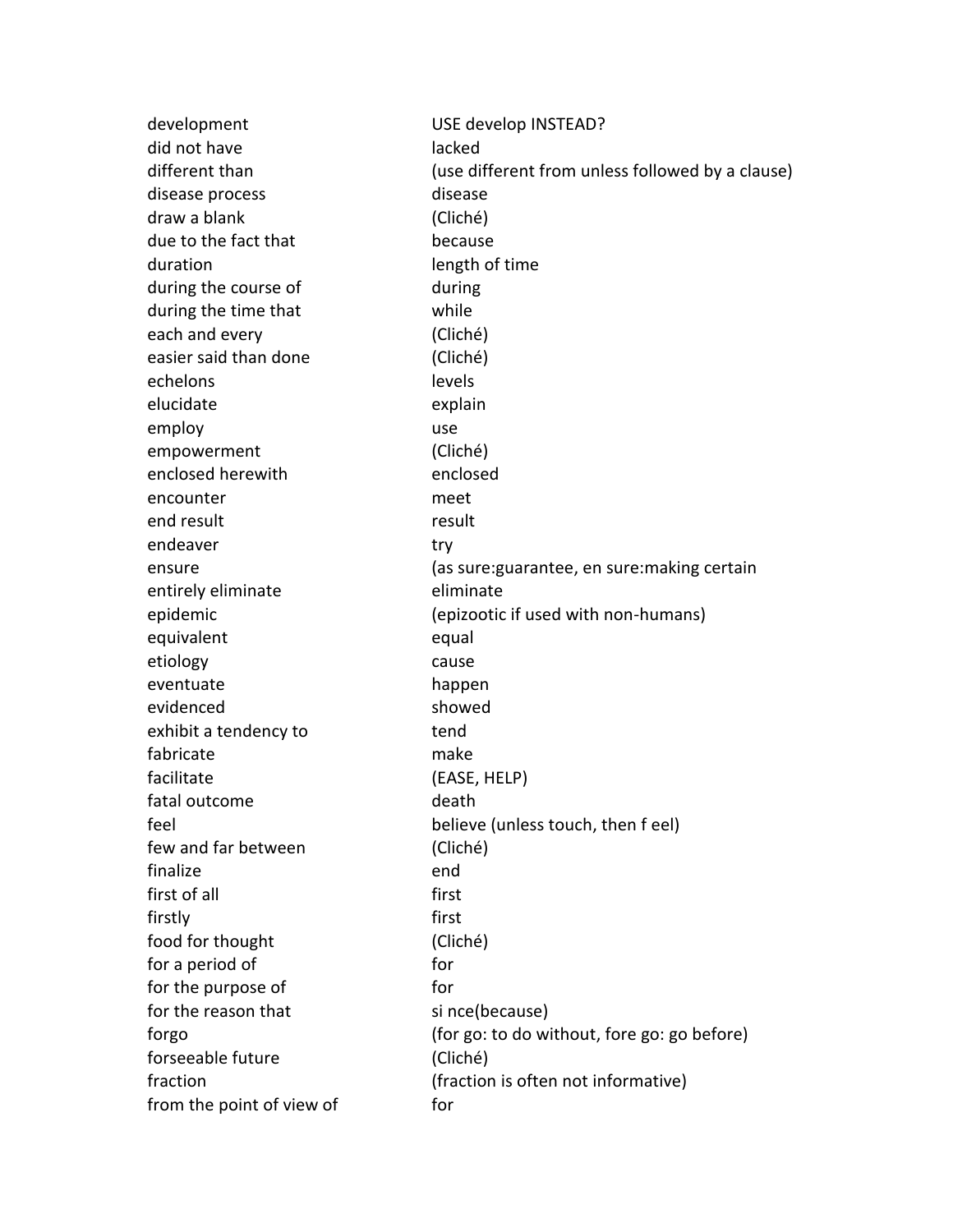fully diversified (Cliché) fully integrated (Cliché) future plans by the plans plans get nowhere fast (Cliché) give an account of describe give consideration to consider give rise to cause glass ceiling (Cliché) grind to a halt (Cliché) hard on the heels (Cliché) has been engaged in a study of has studied has the capability of the can has the capacity to be can have the appearance of look like having regard to about heated argument (Cliché) higher in comparison to higher than impact and a set of the AFFECT IF A VERB important essentials essentials in a number of cases some in a position to can(may) in a satisfactory manner satisfactorily in a timely manner and promptly in a very real sense in a s ense(blank) in almost all instances hearly always in any case (over used) in appearance (blank) in case if in close proximity example to close(near) in color (blank) in connection with about(concerning) in lieu of instead of in many cases often in most cases usually in no case never in order to to in other cases and the control otherwise in relation to toward(to) in respect to about in some cases sometimes in spite of the fact that although in terms of about in the absence of without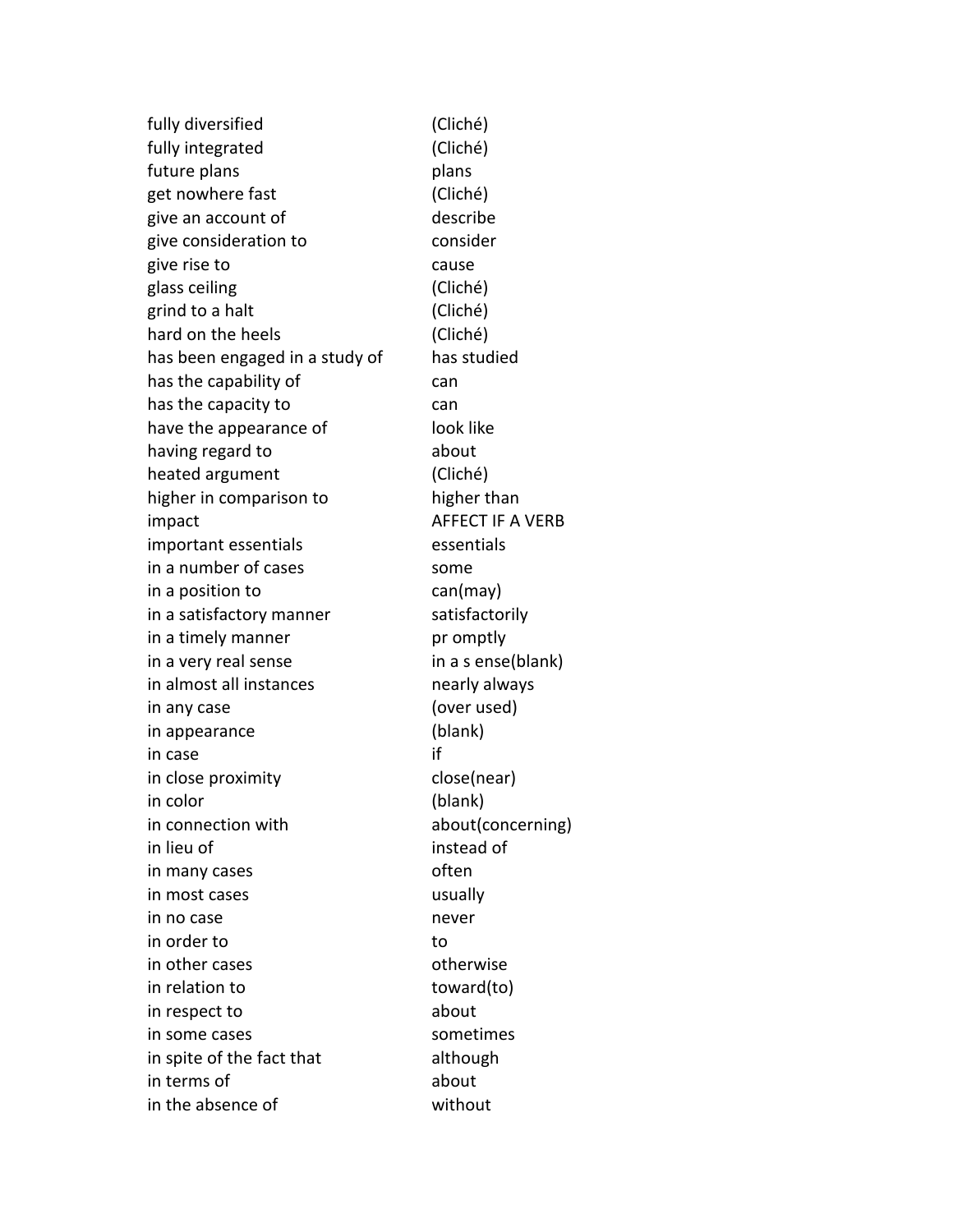in the amount of the use in the event that if in the first place first in the majority of cases usually in the nick of time (Cliché) in the not too distant future soon in the possession of has(have) in the vast majority of cases usually in this case here here in this day and age now in view of because in view of the fact that because inasmuch as for  $\left($ as, because) inception start inclined to the view think including but not limited to including incumbent upon must influence USE as VERB? initiate begin(start) innocent bystander (Cliché) interaction USE interact INSTEAD? irregardless (irregardless is not a word) is defined as is is knowledgable of knows it goes without saying (Cliché) it has been reported (Smith reported) it has long been known that (GIVE REFERENCE) It is  $(uninformative start to a sentence)$ it is apparent that apparently it is believed that Think it is clear that clearly it is doubtful that **possibly** it is evident that (blank) it is generally believed many think it is important to note (BLANK) it is my understanding Theory I understand it is of interest to note that (blank) it is often the case that The often it is possible that (delete and place might in the sentence) it is recommended that consideration be given to we recommend it is suggested that I think

insure (assure:guarantee, ensure:making certain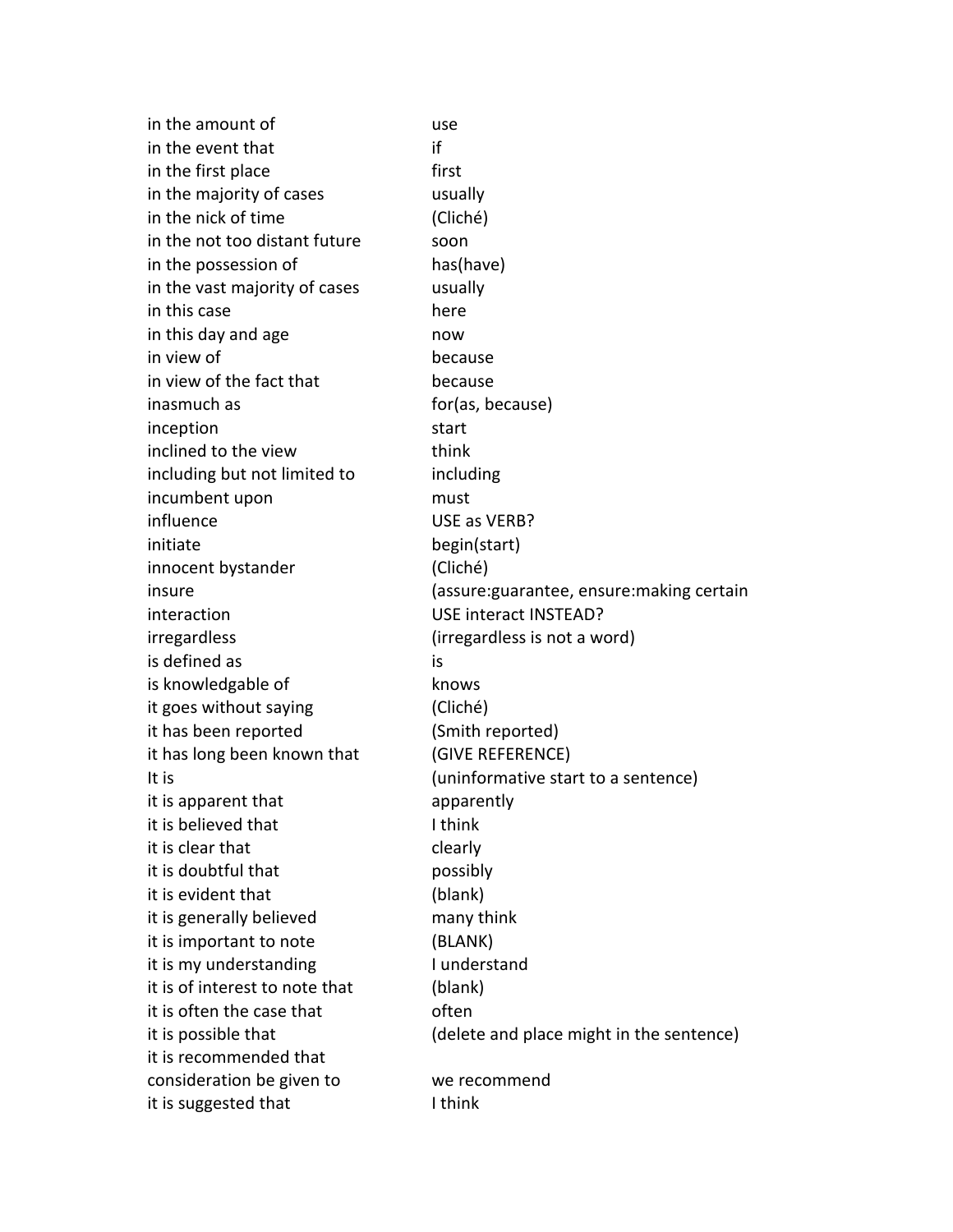| it is worth pointing out that | note that                                      |
|-------------------------------|------------------------------------------------|
| it may                        | however, be noted that                         |
| it may be that                | I think                                        |
| it should be emphasized that  | (BLANK)                                        |
| it should be particularly     |                                                |
| emphasized that               | (BLANK)                                        |
| it was observed               | (passive)                                      |
| join together                 | join                                           |
| kinds of                      | (blank)                                        |
| lacked the ability to         | couldn't                                       |
| large in size                 | large                                          |
| last but not least            | (Cliché)                                       |
| latter                        | (second of two, not last of three or more)     |
| level playing field           | (Cliché)                                       |
| liase with                    | coordinate with                                |
| ly.                           | ly(delete if possible)                         |
| made                          | (weak verb)                                    |
| majority of                   | most                                           |
| make an assumption            | assume                                         |
| make preparations for         | prepare                                        |
| make reference to             | refer to                                       |
| many of the                   | many                                           |
| may                           | c an or might (unless referring to permission) |
| meaningful dialogue           | (Cliché)                                       |
| meeting the challenge         | (Cliché)                                       |
| methodology                   | method                                         |
| militate against              | prohibit                                       |
| month of                      | month                                          |
| mortality                     | death                                          |
| movement                      | USE move INSTEAD?                              |
| necessary                     | USE need?                                      |
| needless to say               | (blank, might leave out what follows)          |
| ness                          | USE adjective INSTEAD?                         |
| new initiatives               | initiatives                                    |
| not different                 | similar                                        |
| not later than                | by                                             |
| of great importance           | useful                                         |
| of insufficient magnitude     | too small                                      |
| of long standing              | old                                            |
| of the opinion                | think                                          |
| on a daily basis              | daily                                          |
| on account of                 | because                                        |
| on behalf of                  | for                                            |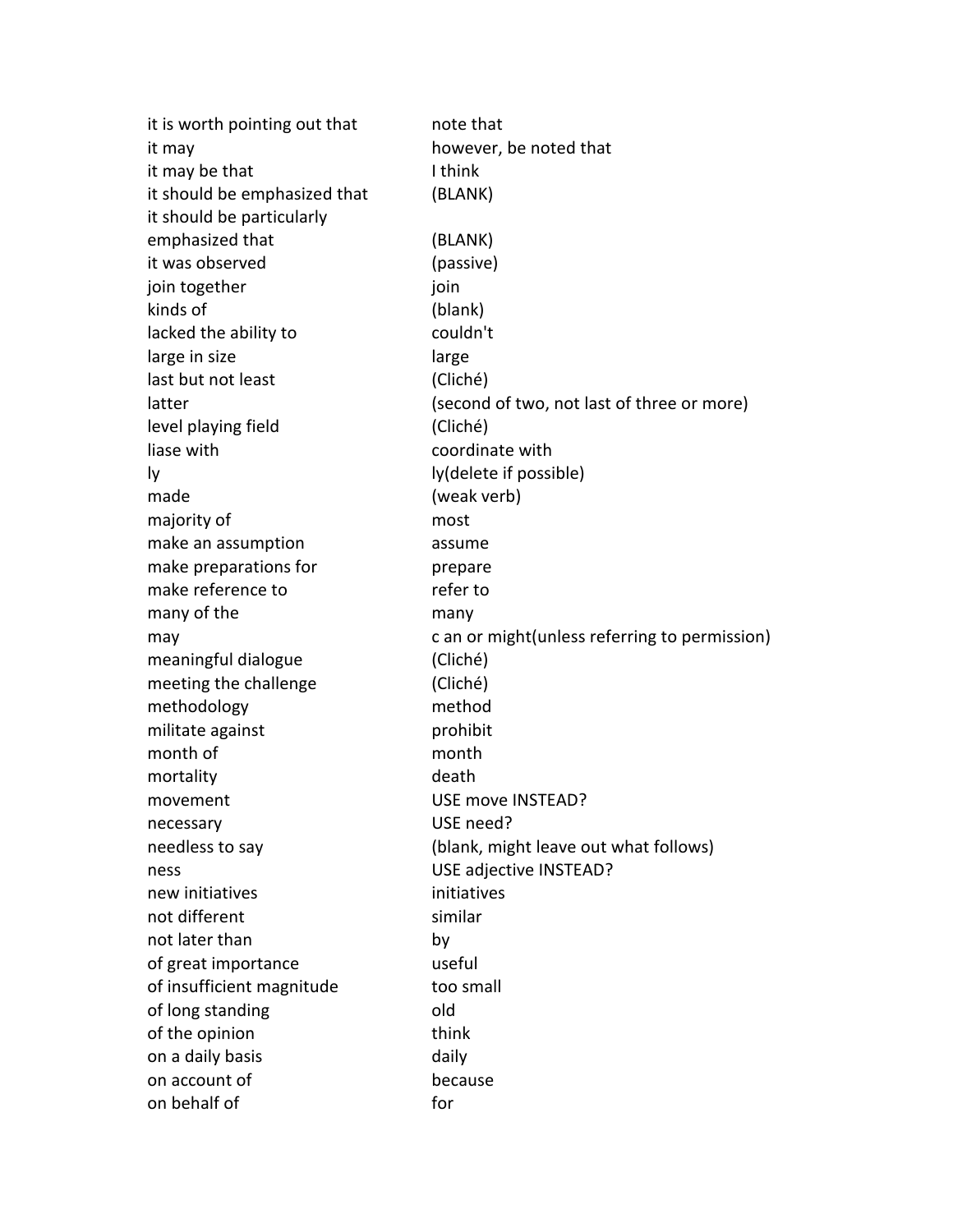| on no occasion                    | never                                        |
|-----------------------------------|----------------------------------------------|
| on the basis of                   | by                                           |
| on the grounds that               | (because)                                    |
| on the part of                    | by(among, for)                               |
| on the shoulders of               | (Cliché)                                     |
| optimum                           | best                                         |
| owing to the fact that            | because                                      |
| penultimate                       | next to last                                 |
| perform                           | do                                           |
| performed                         | did                                          |
| permit                            | let                                          |
| place a major emphasis on         | stress                                       |
| placed                            | (weak verb)                                  |
| plays a role in                   | (Cliché)                                     |
| pooled together                   | pooled                                       |
| pose a threat                     | (Cliché)                                     |
| possible worlds                   | (Cliché)                                     |
| practicable                       | practical                                    |
| predominant                       | (pre dominate: verb, pre dominant: adjective |
| predominantly                     | pre dominately                               |
| predominate                       | (pre dominate: verb, pre dominant: adjective |
| predominately                     | (pre dominate: verb, pre dominant: adjective |
| preparing for the 21st century    | (Cliché)                                     |
| preparing for the next millennium | (Cliché)                                     |
| presents a picture similar to     | resembles                                    |
| previously                        | before                                       |
| prior to                          | before                                       |
| provided                          | (weak verb)                                  |
| provided that                     | if                                           |
| quantify                          | measure                                      |
| quite                             | (BLANK)                                      |
| rather interesting                | interesting                                  |
| referred to as                    | called                                       |
| renumeration                      | (pay, payment)                               |
| result would seem to indicate     | result indicates                             |
| resultant effect                  | result                                       |
| root cause                        | cause                                        |
| s were performed                  | ed(add were before this word)                |
| sacrifice                         | (kill)                                       |
| sacrificed                        | (killed)                                     |
| secondly                          | second                                       |
| send a message                    | (Cliché)                                     |
| serious crisis                    | crisis                                       |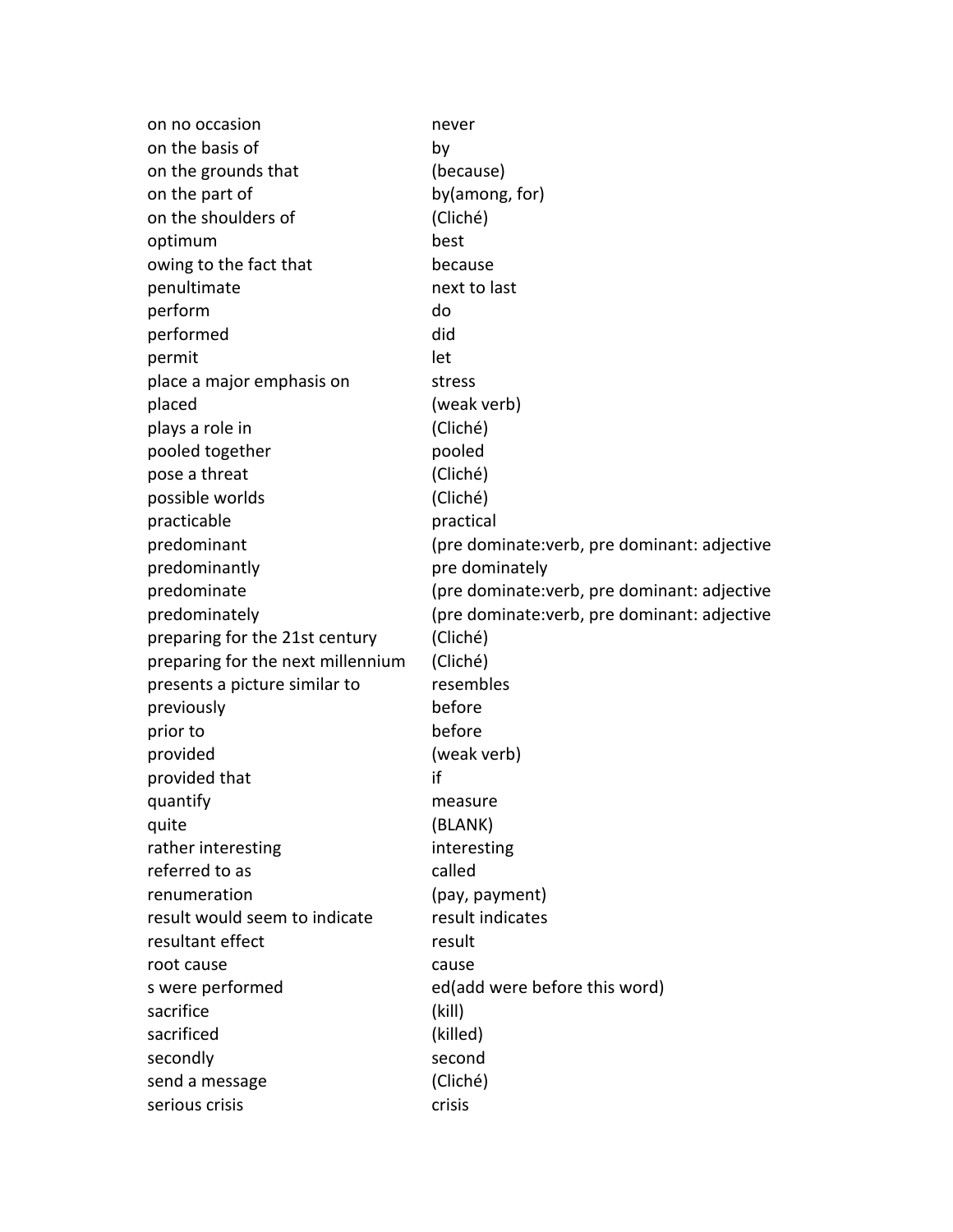| seriously consider             | (Cliché)                                       |
|--------------------------------|------------------------------------------------|
| serves a role                  | (Cliché)                                       |
| serves the function of being   | is                                             |
| shortfall                      | shortage                                       |
| since                          | (s ince refers to time, otherwise use because) |
| smaller in size                | smaller                                        |
| so as to                       | to                                             |
| some of the                    | some                                           |
| subject matter                 | subject                                        |
| subsequent to                  | after                                          |
| sufficient                     | enough                                         |
| suggestion                     | USE suggest INSTEAD?                           |
| surreptitiously                | secretely                                      |
| take into consideration        | consider                                       |
| take-home message              | (Cliché)                                       |
| terminate                      | end                                            |
| the bad news is                | (Cliché)                                       |
| the bottom line                | (Cliché)                                       |
| the fact of the matter is      | (Cliché)                                       |
| the fact that                  | (Cliché)                                       |
| the good news is               | (Cliché)                                       |
| the great majority of          | most                                           |
| the majority of                | most                                           |
| the next level                 | (Cliché)                                       |
| the opinion is advanced that   | I think                                        |
| the period of time of          | (blank)                                        |
| the predominant number of      | most                                           |
| the question as to whether     | whether                                        |
| the reason is because          | because                                        |
| the vast majority of           | most                                           |
| There are                      | (uninformative start to a sentence)            |
| there is reason to believe     | I think                                        |
| through the use of             | by(with)                                       |
| time period                    | time                                           |
| tip of the iceberg             | (Cliché)                                       |
| to the extent that             | if                                             |
| to the fullest possible extent | fully                                          |
| totally                        | (avoid or replace to tally)                    |
| towards                        | toward                                         |
| transitioning                  | (a noun used as a verb)                        |
| ultimate                       | last                                           |
| uninamity of opinion           | agreement                                      |
| unique                         | (needs no qualifier like v ery unique)         |